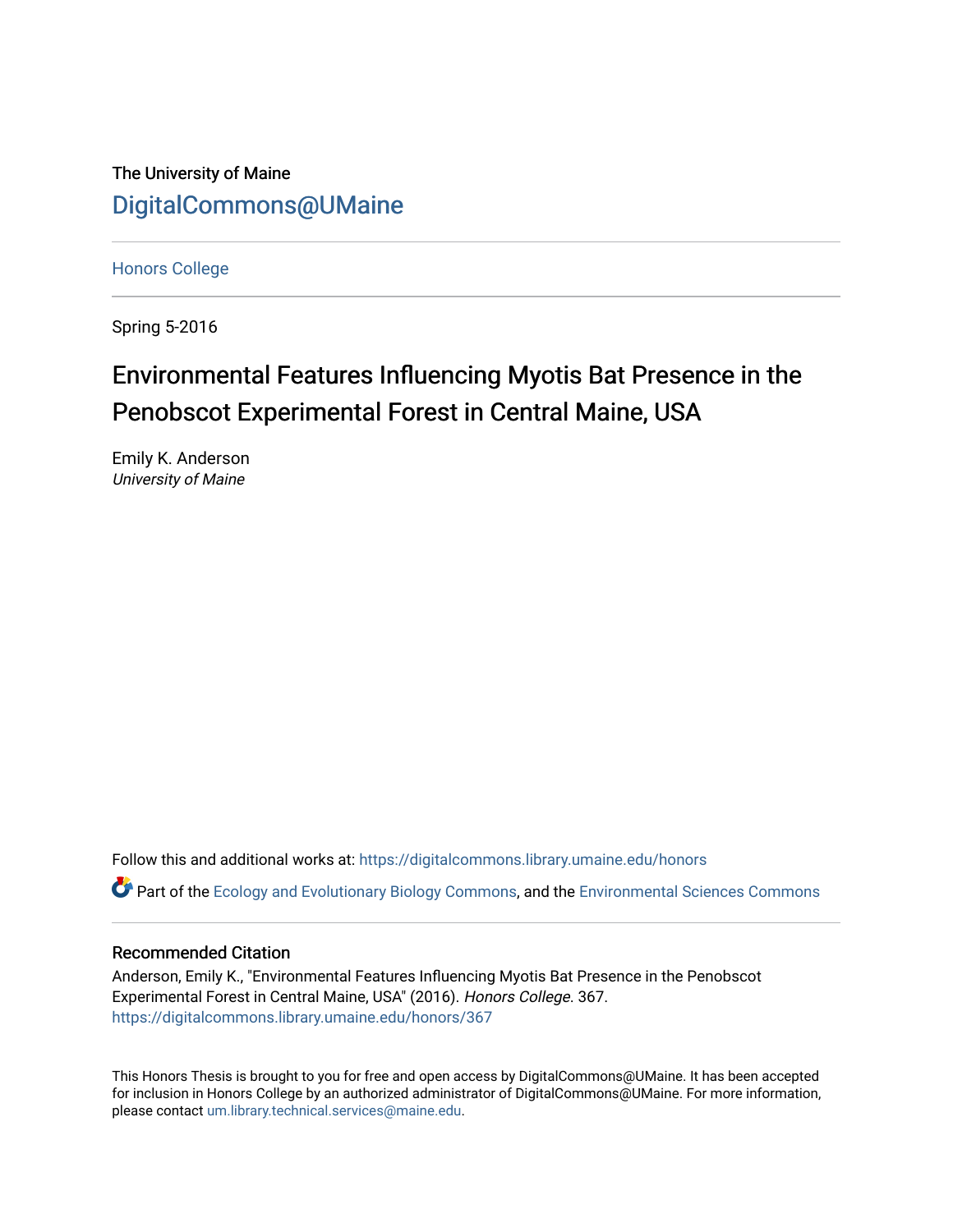## ENVIRONMENTAL FEATURES INFLUENCING *MYOTIS* BAT PRESENCE IN THE PENOBSCOT EXPERIMENTAL FOREST IN CENTRAL MAINE, USA

by

Emily K. Anderson

### A Thesis Submitted in Partial Fulfillment

#### of the Requirements of a Bachelor's Degree with Honors

#### (Ecology and Environmental Sciences)

The Honors College

#### The University of Maine

May 2016

Advisory Committee:

Shawn Fraver, *Assistant Professor of Forest Ecosystem Science, Advisor* Erik Blomberg, *Assistant Professor in Dept. of Wildlife, Fisheries, and Conservation Biology* Nicholas Jenkins, *Assistant Professor at Husson University; Honors Preceptor* Sarah Nelson, *Associate Research Professor, School of Forest Resources; Director, Program in Ecology and Environmental Sciences* Lindsay Seward, *Instructor in Dept. of Wildlife, Fisheries, and Conservation Biology*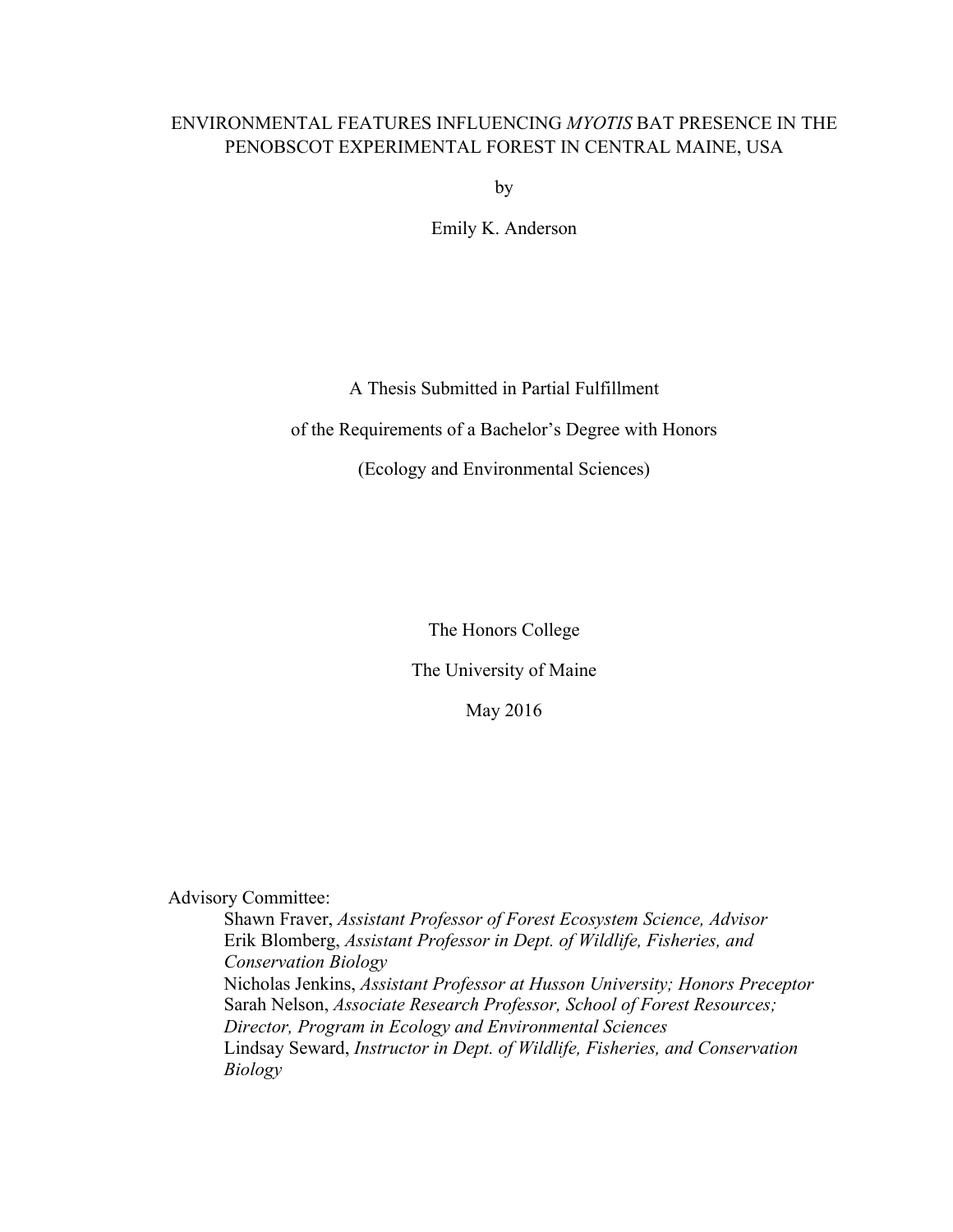#### **Abstract**

Bat populations in the eastern U.S. continue to decline due to white-nose syndrome (WNS), a fungal pathogen known to produce abnormal behavior and tissue damage in bats. As a result, the composition of bat communities has changed significantly, in part due to the dramatic decrease of cave hibernating bat species. These species rely on forests for summer roosting sites and foraging. Maine is a heavily forested state where timber harvesting is a large source of revenue; therefore it is necessary to understand the factors influencing the presence of vulnerable bat species. However, little is currently known about suitable habitat for these species in Maine. This study had two main objectives: (1) to identify habitat features that influence *Myotis* bat presence across a range of environmental conditions; and (2) to document bat species present at our study site, the Penobscot Experimental Forest (PEF) in Bradley Maine. During the summer of 2015, we placed ten AnaBat<sup>TM</sup> acoustic detectors at a total of 46 locations throughout the PEF, stratified by four cover types: open, closed canopy, small canopy gaps, and large canopy gaps. Detectors were moved to new locations on a weekly basis. We analyzed nine potential predictor variables, creating a separate logistic regression model for each. The models were evaluated using Akaike's corrected information criterion (AICc), assuming that the model with the lowest AICc score was the most influential. We found that the number of trees per hectare (in quadratic form) was the best predictor of *Myotis* species presence, with proportion of canopy openness and gap size also contributing to variation among sites. In total, we detected eight bat species at the PEF representing the full set of species occurring in Maine. Our expectation is that findings from this study will provide a foundation for future investigations into forest use by threatened bats in this region.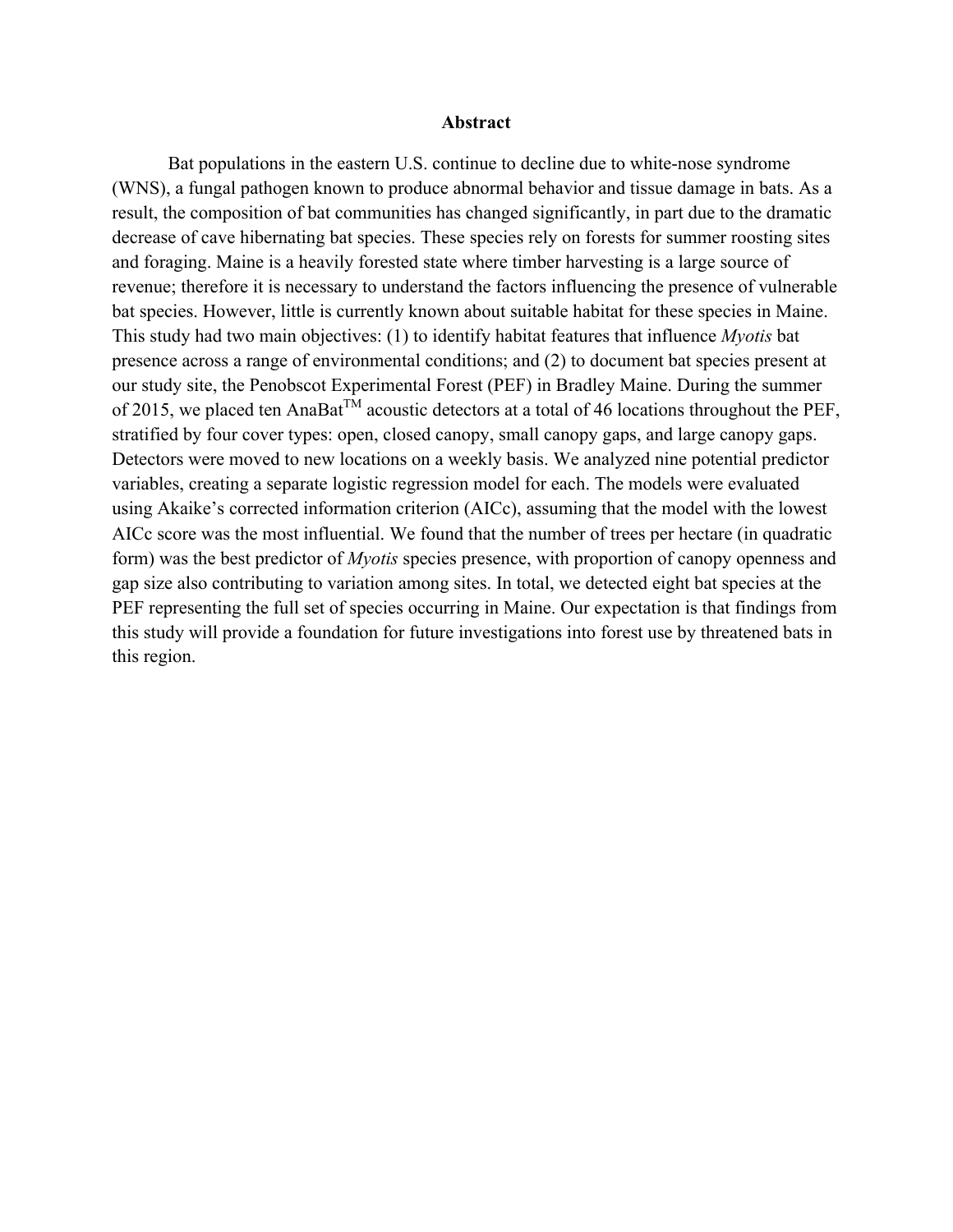#### **Acknowledgements**

First and foremost, I thank Shawn Fraver for his excellent guidance and support throughout the entire thesis process. I thank Erik Blomberg for his guidance in data collection and analysis, and overall support to me and the project. I thank Elias Ayrey for his time and effort producing the LiDAR layers we used. I thank Lara Katz for her assistance in data collection and field work. I thank Nicholas Jenkins, Sarah Nelson, and Lindsay Seward for their help and support with reviewing my thesis and being a part of this process. I thank the PEF Research Operations Team for providing the funding that made this work possible. I thank Trevor Peterson for his help with identifying acoustic signatures. Furthermore, I thank Trevor Peterson and Stantec Consulting for loaning us the detectors. I thank Bob Seymour and Paul Szwedo for providing the AFERP GIS data layers.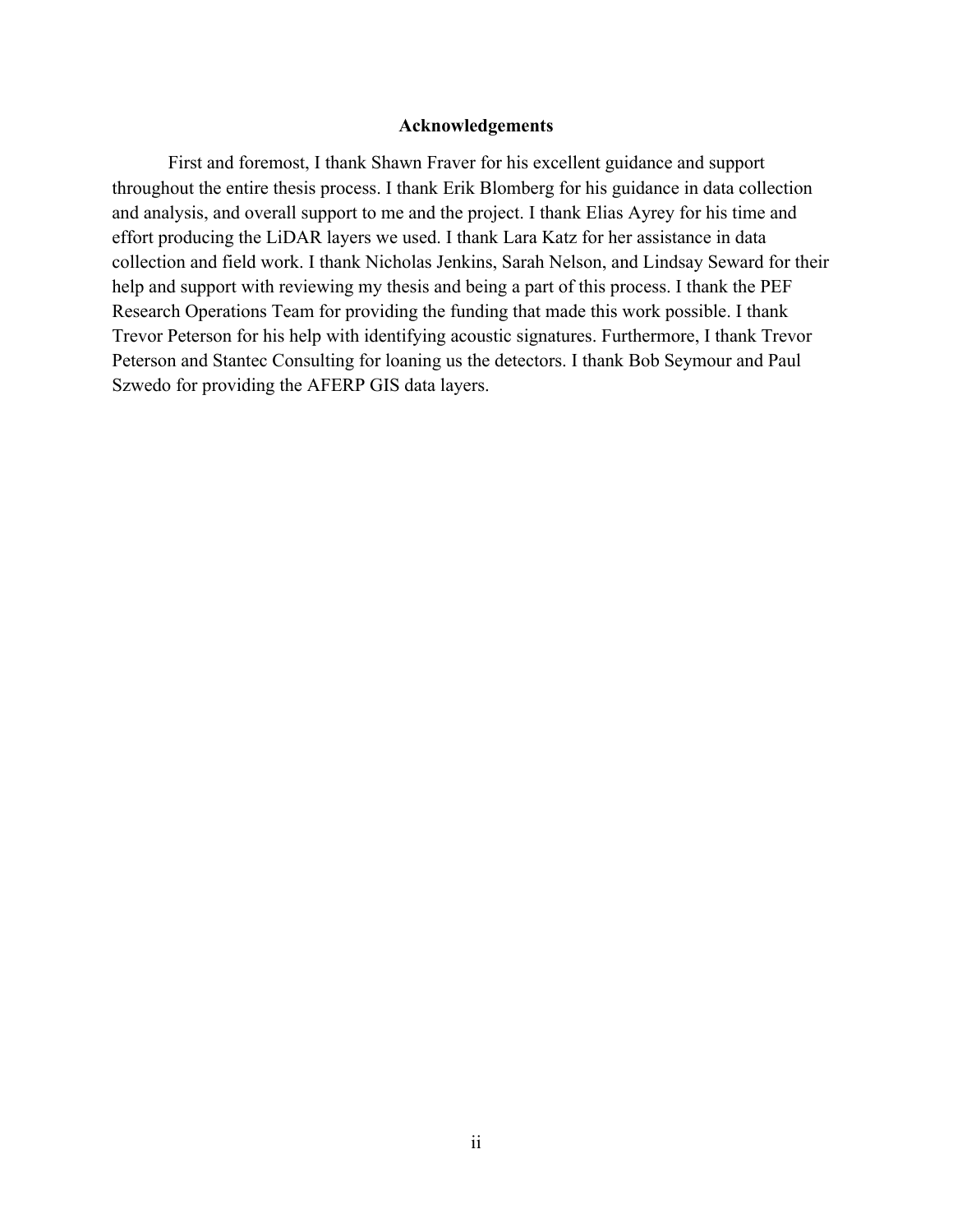|  | <b>Table of Contents</b> |
|--|--------------------------|
|--|--------------------------|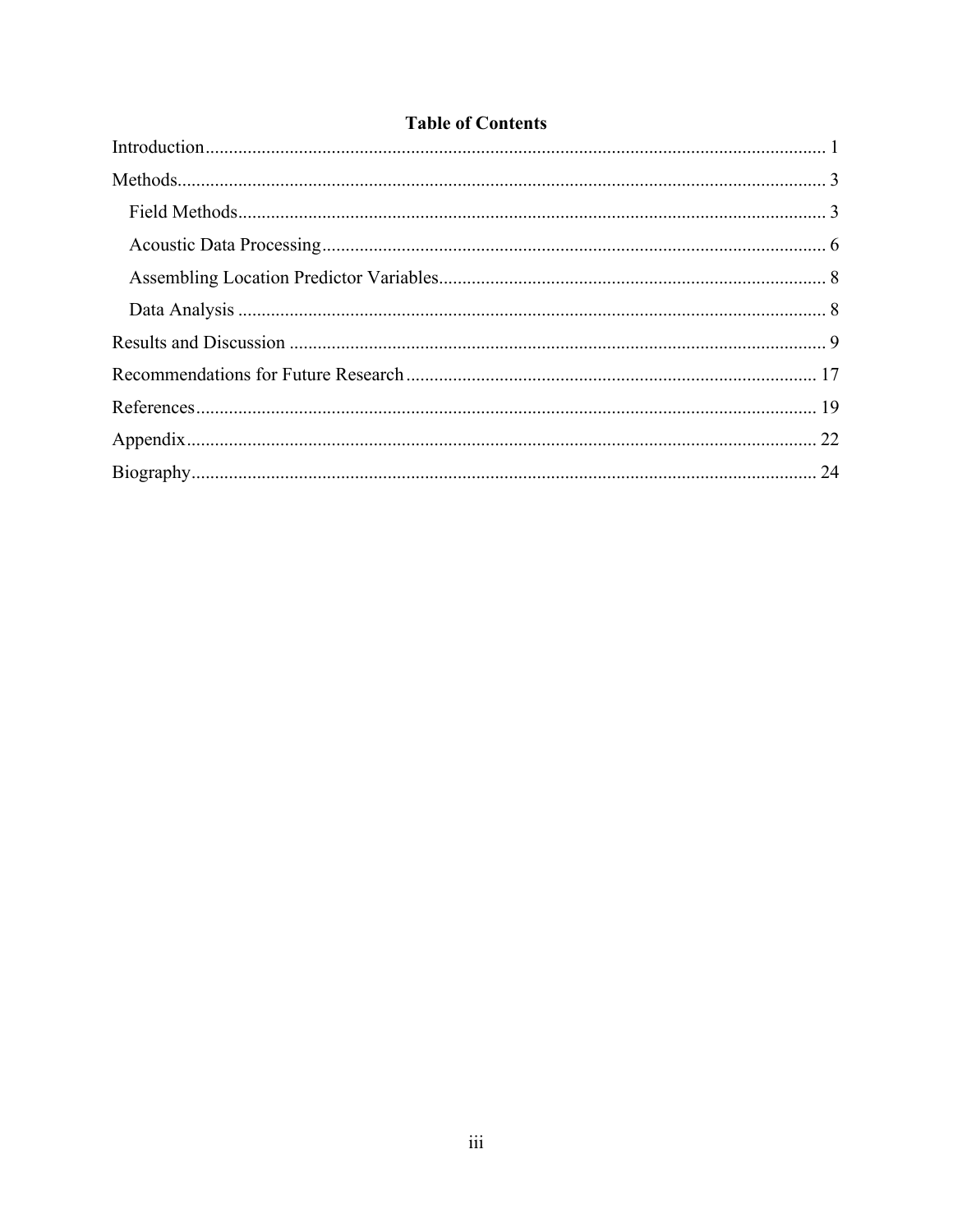## **Table of Figures**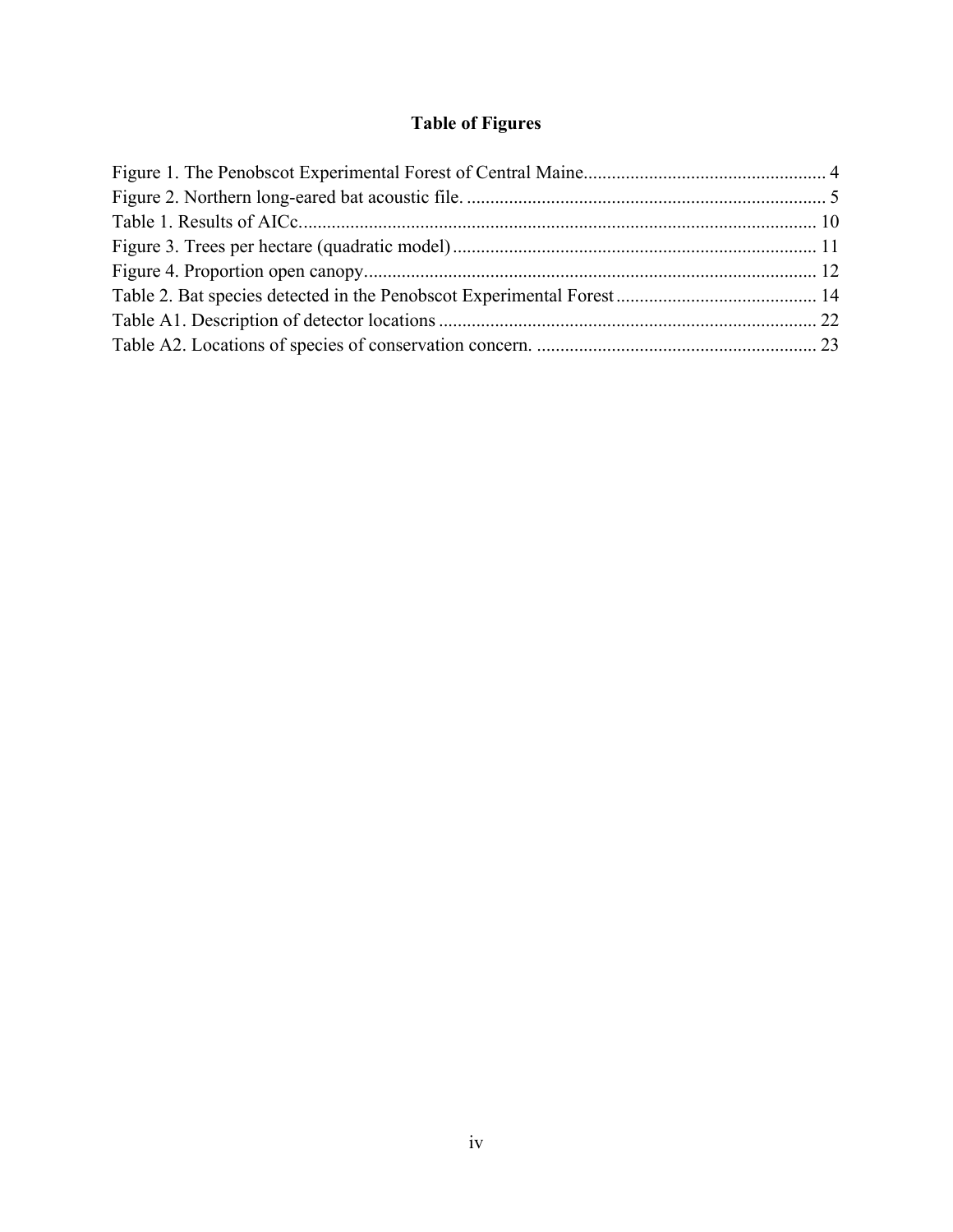#### **Introduction**

Bat populations in the eastern United States (U.S.) continue to decline due to white-nose syndrome (WNS), a fungal pathogen that affects hibernating bats. Since its first documentation in New York in 2006, WNS has spread throughout the north-eastern and mid-Atlantic regions of the U.S., as well as Ontario and Maritime provinces of Canada (Frick et al. 2010). WNS is caused by the fungus *Pseudogymnoascus destructans* and can produce abnormal behavior, including premature arousals from hibernation and depletion of stored fat, both of which apparently weaken infected individuals, thereby increasing mortality risk (Blehert et al. 2009, Reeder et al. 2012). Infected bats also exhibit wing damage and fuzzy white fungus on their nose and muzzle. Fungal hyphae destroy hair follicles, as well as the nearby sweat and sebaceous glands. They penetrate the basement membrane and infect surrounding tissues, ultimately causing erosion of the ear and wing epidermis. WNS is fatal for almost all infected bats (Blehert et al. 2009).

As a result of widespread mortality and population declines, the composition of bat communities in northeastern North America has changed dramatically in recent years (Langwig et al. 2012). WNS affects hibernating species, which in this region include the big brown (*Eptesicus fuscus*), little brown (*Myotis lucifugus*), northern long-eared (*Myotis septentrionalis*), Indiana (*Myotis sodalis*), eastern small-footed (*Myotis leibii*), and tricolored (*Perimyotis subflavus*) bats (Gargas et al. 2009, Francl et al. 2011). Demographic simulation models show that little brown bat populations, irrespective of the population starting size in all scenarios, dropped to a minimum population size  $\leq 1.5\%$ of the original, in the years following WNS infection (Russel et al. 2015). Empirical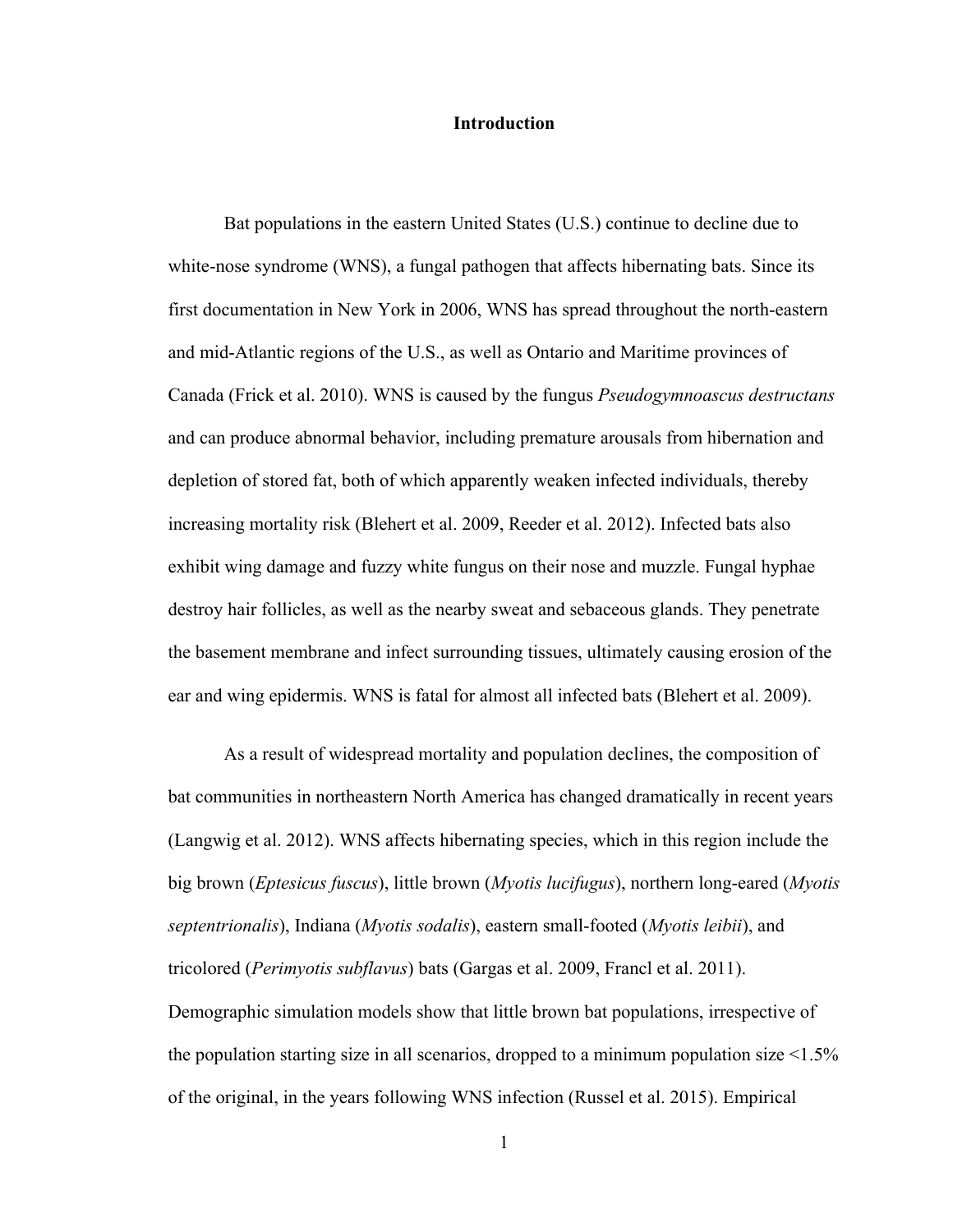studies have shown similar results: *Myotis* species declined by 72% between 2004-06 and 2010 (Brooks 2011).

Northern long-eared bats in particular have suffered significant declines throughout their range, which covers much of central and eastern North America. Recent work reveals that northern long-eared bats are subject to a significantly higher extinction probability than either little brown or big brown bats, and that they are no longer present at 69% of their previously occupied hibernacula (Frick et al. 2015). In the U.S., the northern long-eared bat has recently been federally listed as a threatened species under the Endangered Species Act by the U.S. Fish and Wildlife Service (USFWS, 2015).

Because Maine is heavily forested and supports an active forest industry, forestdwelling bats, such as *Myotis* and related species mentioned above, have recently become a conservation issue. WNS was first confirmed in Maine during the winter of 2010-2011. Although previous studies have evaluated habitat features that affect bat presence or absence at roosts in other regions (Johnson et al. 2015, Pauli et al. 2015, Divoll 2013), few studies have evaluated the features that potentially influence bat presence across a range of conditions within Maine's forested landscapes.

Thus our primary objective was to better understand which habitat and environmental features influence *Myotis* and *Perimyotis* (referred to collectively as "cave-hibernating" in this paper) bat presence at a particular forested location. Due to the importance of the forest industry to Maine's economy, we placed particular emphasis on forest structural features across a range of long-term silvicultural treatments, all located within the Penobscot Experimental Forest of central Maine (Fig. 1). We hypothesized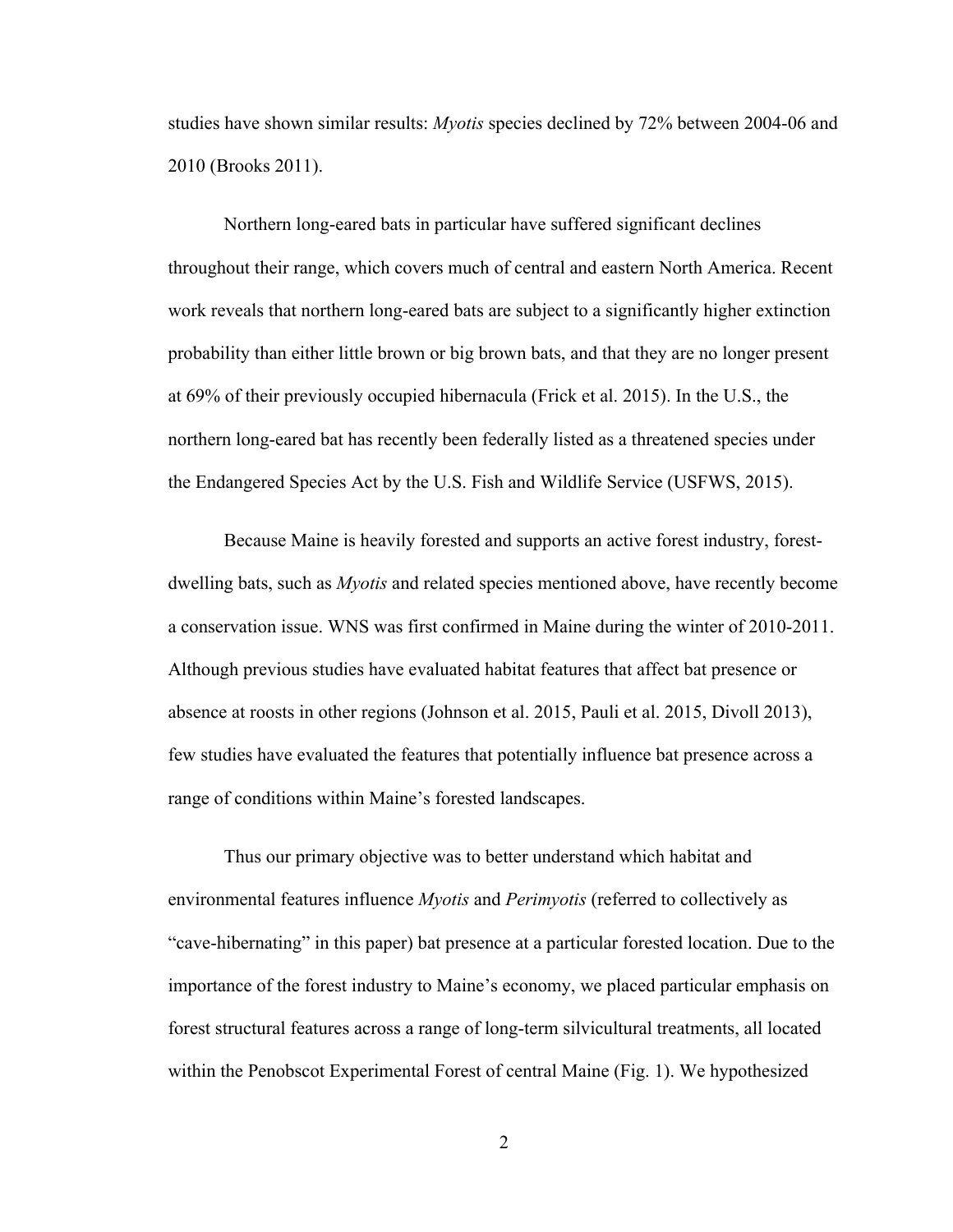that cave-hibernating bat presence would differ among the treatments due to differences in forest structural attributes. Forest characteristics such as stand density, and proximity of wetlands have been shown to influence bat activity (Grindal and Brigham 1999, Broders et al. 2006). A secondary objective was to conduct a systematic survey of the bat species present at the PEF, as this had not been previously accomplished. Although conducted at a single study area, we expect the outcome of this work to shed light on forest bat habitat features of interest and provide a baseline for future studies throughout the region.

#### **Methods**

#### *Field Methods*

We conducted this study on the 1620-ha Penobscot Experimental Forest (PEF) of central Maine, USA. The purpose of the PEF is to investigate the productivity of different silvicultural procedures, making it an ideal site for this study. The PEF supports numerous long-term silvicultural studies, which conveniently provide a range of potential habitat features to which bats may respond. The portions of the PEF used in this study were conifer dominated; dominant species were red spruce (*Picea rubens*), eastern hemlock (*Tsuga canadensis*), eastern white pine (*Pinus strobus*), and balsam fir (*Abies balsamea*), with a lesser component of northern white-cedar (*Thuja occidentalis*), red maple (*Acer rubrum*), and white birch (*Betula papyrifera*). This composition is typical of the Acadian forest in the region.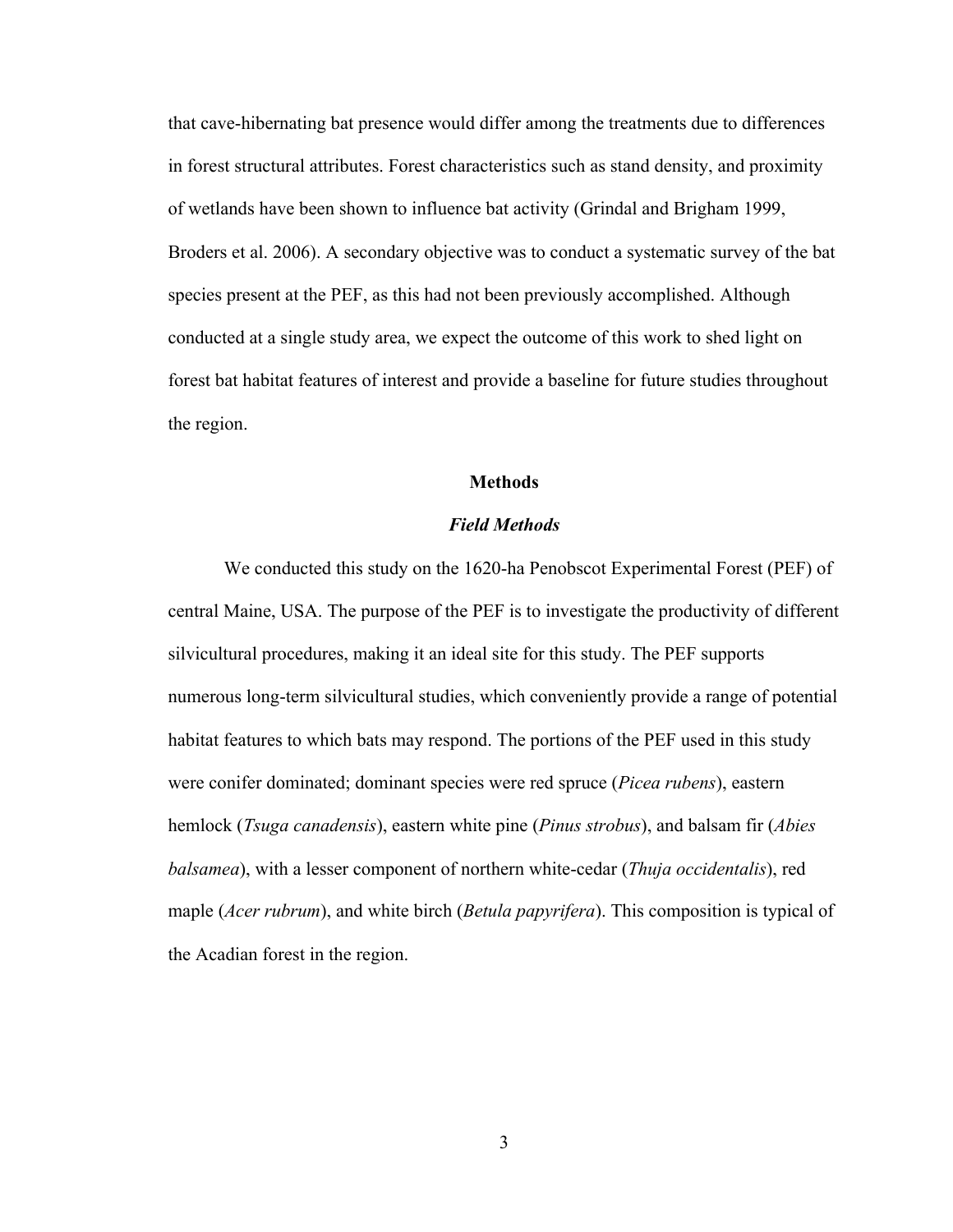

**Figure 1.** The Penobscot Experimental Forest of Central Maine (red border), showing the locations of acoustic detectors (yellow dots).

Within the PEF, there were several forest structure types that provided an experimental design with four treatments. Open locations, such as non-forested wetlands and forest edges bordering fields, lacked significant forest cover. Closed locations supported mature, closed canopy forest stands with no evidence of recent timber harvests. Small gaps and large gaps represent treatments within the Acadian Forest Ecosystem Research Program (AFERP), a project using silvicultural systems designed to mimic forest structure resulting from natural disturbances (Saunders et al. 2014). In these research areas (or compartments), harvests occur as expanding gaps, creating a more complex size and age structure than traditional clear-cuts. Small and large gaps refer to the two treatment sizes used in the AFERP project: small gaps have initial canopy openings of 0.1 ha and large gaps have initial openings of 0.2 ha.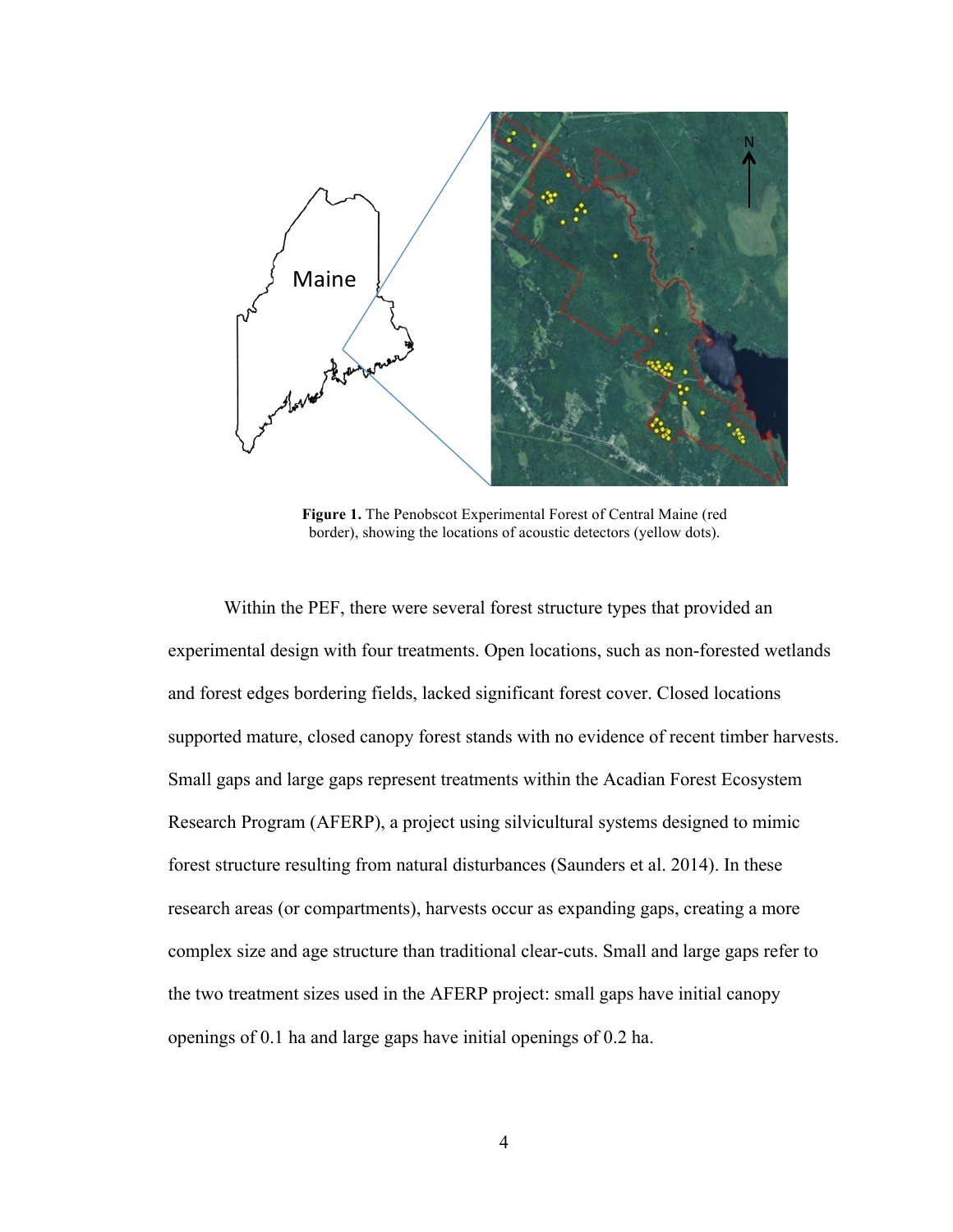Between 11 June and 18 August, 2015, we placed ten acoustic detectors  $(Anabat<sup>TM</sup> Model SD2)$  at the four location types throughout the PEF, relocating them to new locations on a weekly basis (Figure 1). Acoustic detectors allowed us to identify individual bat species based on distinct call characteristics. Bats emit ultrasonic calls as they fly to detect their surroundings. While inaudible to humans, certain types of microphones and recorders (like those in our acoustic detectors) can detect these calls. Call characteristics such as amplitude, frequency, and overall shape (distribution of acoustic signals) vary among bat species, helping us determine which species were present (Fig. 2).



**Figure 2.** Northern long-eared bat acoustic signals show a nearly vertical distribution of points within clusters. Time in seconds is shown on the x-axis and frequency in kHz is shown on the y-axis.

Each week, we retrieved detectors from their previous locations, replaced the memory cards, and placed the detectors in new pre-determined locations. In most cases, detectors were rotated through two large gaps, two small gaps, one open location, and one closed location, for a total of six locations. We located more detectors in the gaps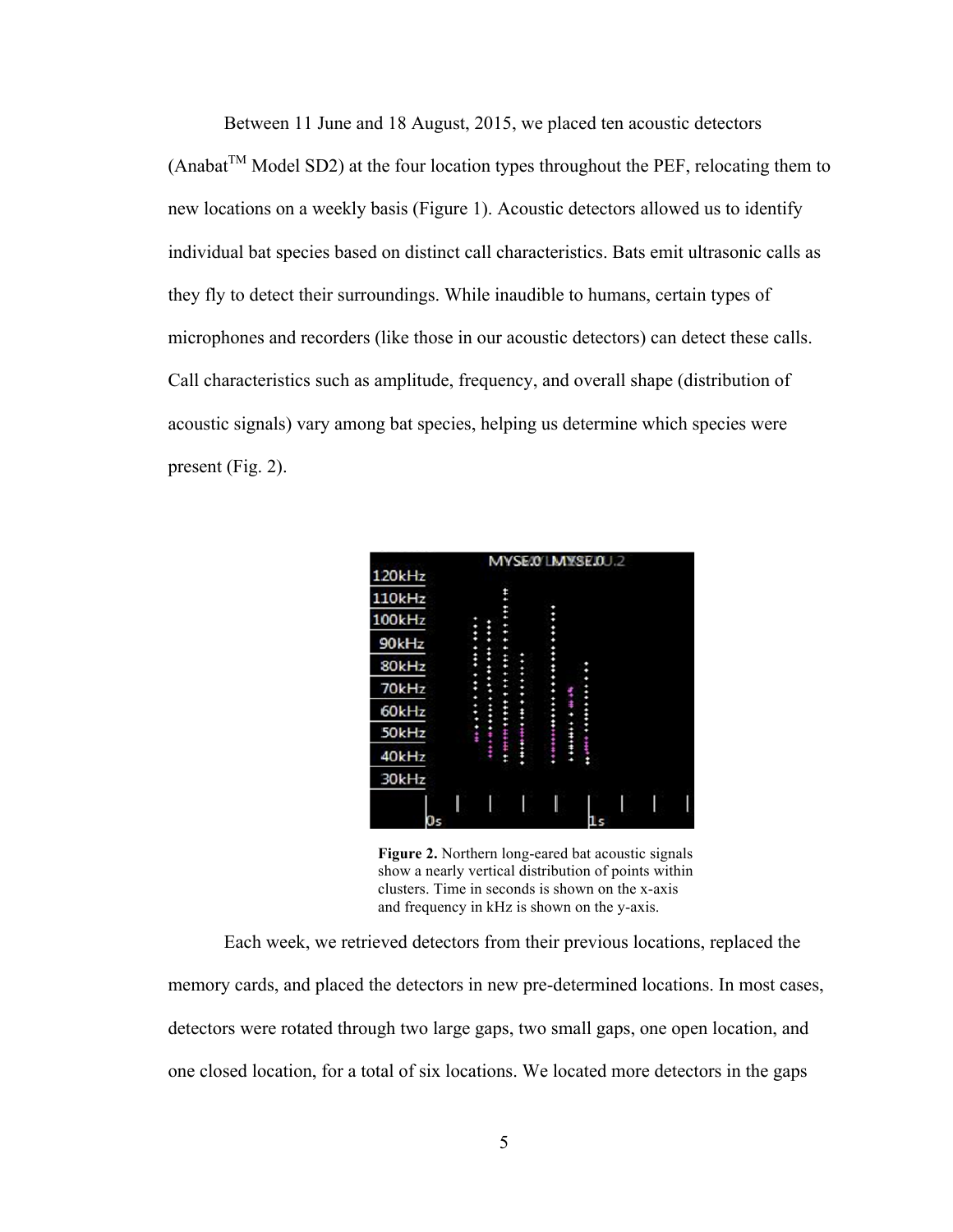because our main focus was features affecting bat presence among these silvicultural treatments. We moved the detectors to new compartments, or gap clusters, each week. This rotation allowed us to spread our sampling across the PEF through time. However, equipment malfunctions occasionally resulted in fewer than six detectors for a particular week. In such cases, we prioritized gaps while also considering where detectors had already been placed that week and where functioning ones had been previously placed. At the new location, detectors were strapped to trees with the microphone facing natural openings or corridors that bats would likely use for travel, increasing the likelihood of detecting bats present at that location. Geographic coordinates were recorded at each location using a handheld GPS unit (Garmin 64s GPSMap®).

#### *Acoustic Data Processing*

We analyzed the resulting acoustic files using Kaleidoscope Pro 3 software (Wildlife Acoustics, Inc.), focusing on *Myotis* and *Perimyotis* species, because WNS has significantly reduced their populations (Brooks 2011). Kaleidoscope identifies calls based on the primary bat species found in Maine: big brown, hoary (*Lasiurus cinereus*), silverhaired (*Lasionycteris noctivagans*), eastern red (*Lasiurus borealis*), little brown, northern long-eared, small-footed, and tri-colored. Calls that could not be identified as one of these species were labeled "no ID," and all other noise was labeled as "noise". Both "no ID" and noise files were manually vetted to confirm that none belonged to either a *Myotis* or *Perimyotis* bat. Most noise files contained no acoustic signature or acoustic signatures that did not match any known bat calls.

We checked acoustic data for errors associated with equipment malfunction. Detectors with a mean number of detections falling below the overall mean (all detectors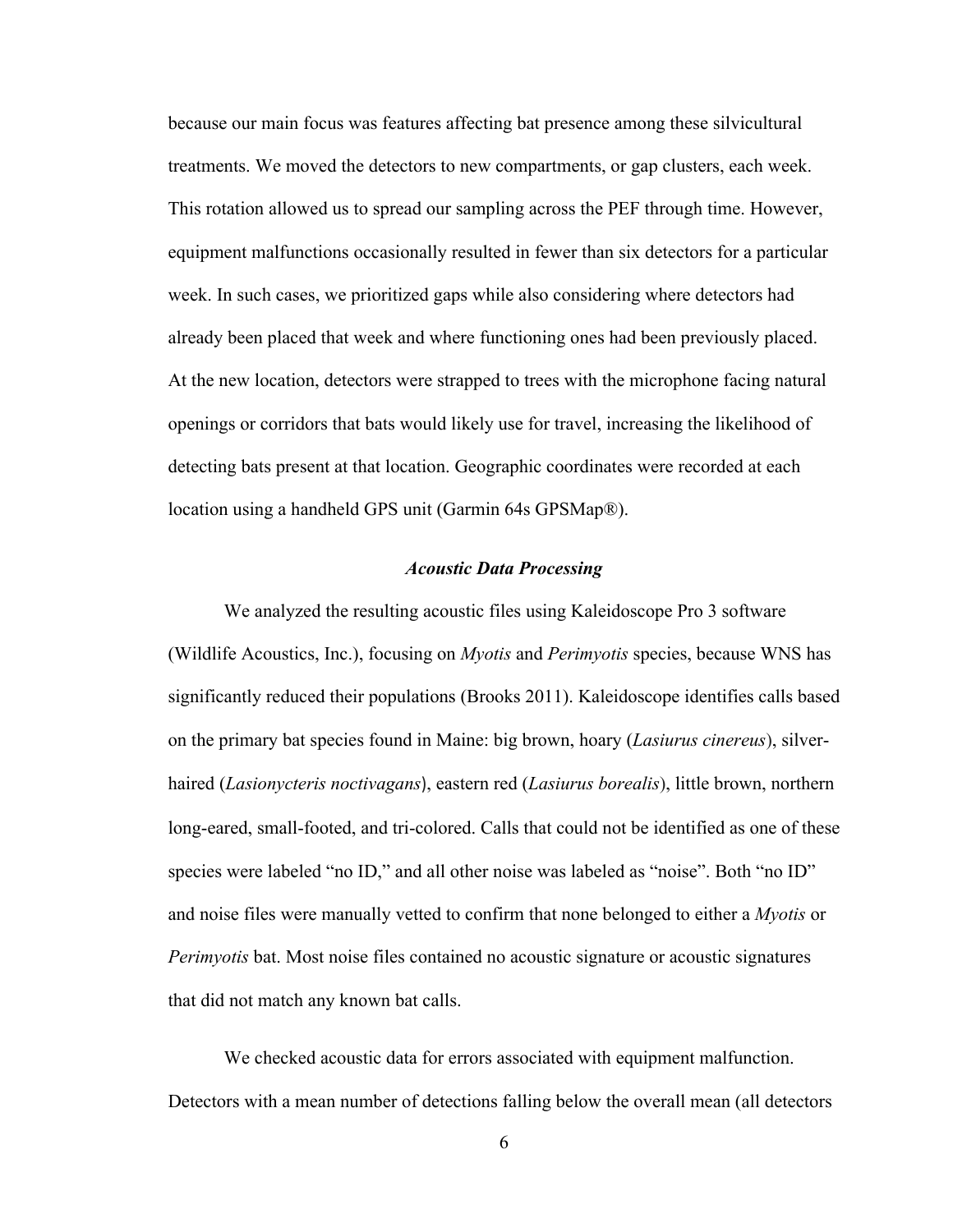pooled) by >1 standard deviation were examined more closely. This procedure identified one detector of concern and, based on its distribution among location types, we determined that it was unlikely to have influenced the results (i.e., there was no bias towards certain location types).

We also explored possible temporal trends in bat detections by evaluating the consistency of mean number of bat calls per detector night throughout the summer. Because we only sampled each location once, a temporal trend could confound our analysis of habitat features influencing bat presence. Although no statistically significant temporal trend was found, the number of bat calls per detector night did appear to increase after the sixth week, corresponding to the volant period, that is, the time when young bats begin to become active. We simply consider this possibility as an unknown source of variability in our data set.

Finally, all acoustic identifications for *Myotis* and *Perimyotis* species were vetted to remove misidentifications. We also checked calls for the other four species to ensure that none belonged to *Myotis* or *Perimyotis.* The key characteristics used to identify *Myotis* species were call profiles that began at approximately 40 kHz or higher and had a nearly vertical slope. *Perimyotis* species were identified by their short, distinctly hooklike appearance. All such calls that fit the necessary criteria for *Myotis* or *Perimyotis* were manually identified to the appropriate species; calls that did not fit the criteria were manually placed in the appropriate non-*Myotis* taxa.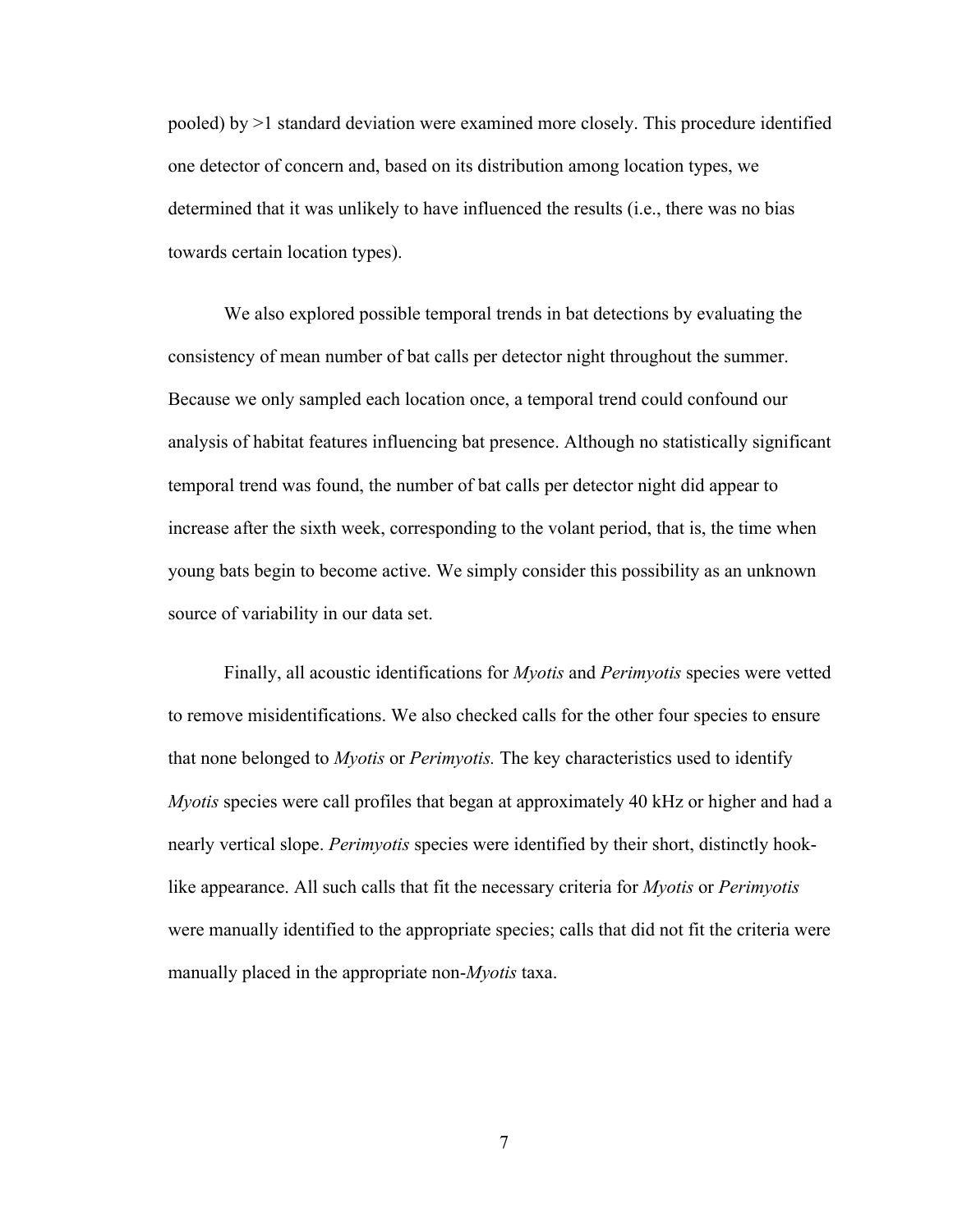#### *Assembling Location Predictor Variables*

Our research objective required that we assemble a set of location variables that could potentially serve as predictors of cave-hibernating bat presence. To this end, we obtained GIS data layers for the PEF from U.S. Forest Service archives. From these, we determined elevation and distance to nearest wetland (as per the most recent National Wetlands Inventory), as well as the 'gap' treatment based on the AFERP study design for each acoustic detector location. We also used LiDAR point clouds and algorithms detailed in Ayrey et al. (in review) to derive the following metrics within a 30-m radius around each detector location: proportion canopy openness, mean tree height, basal area per ha, tree density per ha (trees  $\geq 10$  cm diameter), proportion of conifer cover, and canopy rugosity (a measure of canopy surface roughness). The 30-m radius was chosen to maximize the area of data extraction and minimize the amount of overlap between neighboring detector locations. These layers were converted to raster files, and data values were extracted from the overlapping buffered areas. GIS data summarizations were conducted in ArcGIS (v. 9.1, Esri, Redlands, CA, USA).

#### *Data Analysis*

Because our response variable was binary (cave-hibernating bat presence vs. nondetected), we used logistic regression to assess the importance of our predictor variables. First, for each of the ten predictors (listed above), we created a separate univariate linear model. By visually inspecting plots of probabilities of detection versus predictors, we determined that one predictor – trees per ha – may be better fit by including a quadratic term (i.e., trees per ha squared) to capture the apparent curvilinear relationship; we thus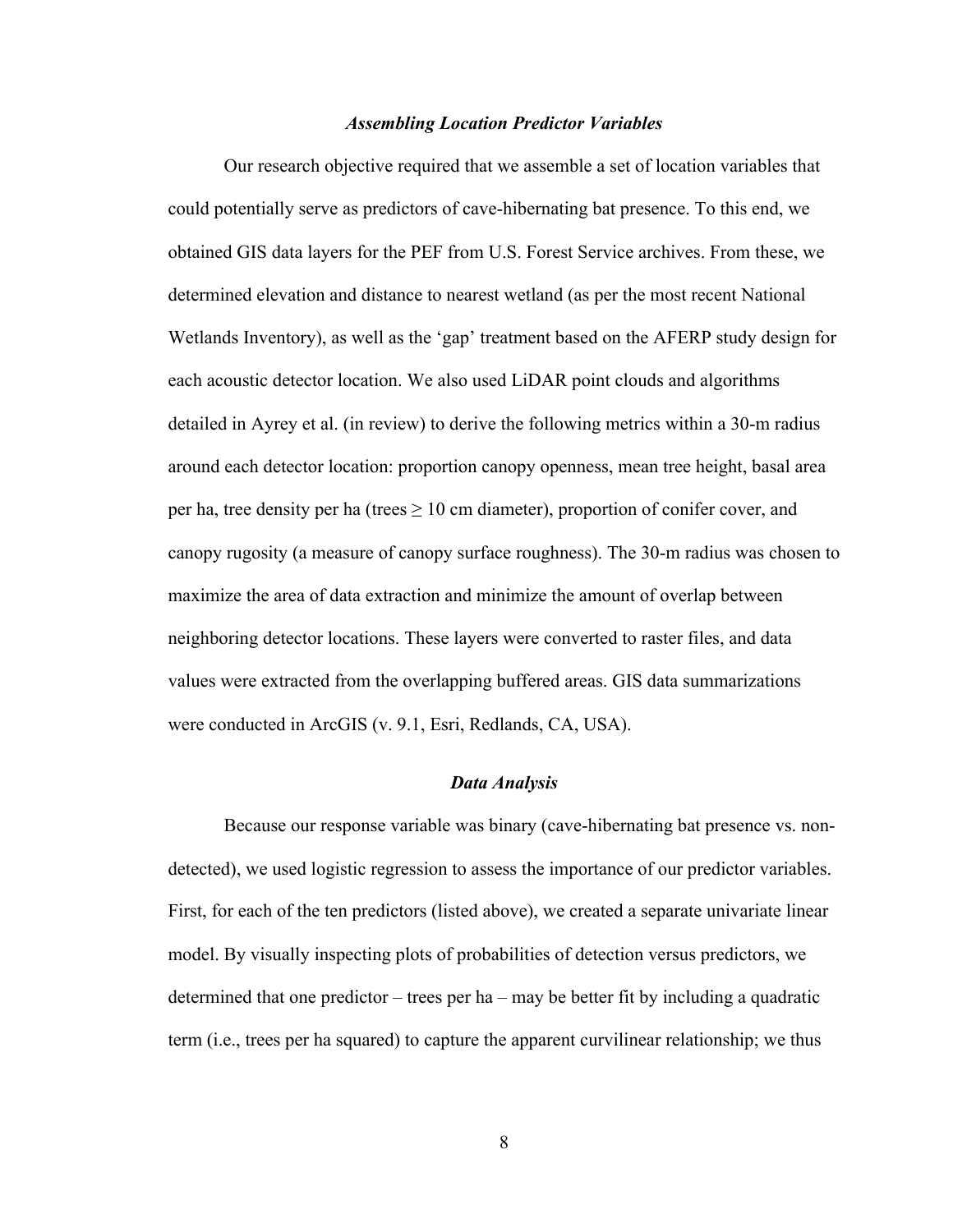included such a model in our set of candidate models. We also created a null model based on the intercept only.

Candidate models were compared using Akaike's corrected information criterion (AICc), allowing us to assess which models were best supported by the data (Burnham and Anderson 2002). The model with the lowest AICc score (Delta AICc value of zero) was assumed to best describe the patterns in the data. We also interpreted any models with AICc scores lower than that of the null as accounting for some variation in the data (based on the AIC weight, which is a measure of a model's relative likelihood). If the null model was found to be the lowest, this would indicate that none of our predictor variables had a significant influence on bat presence. All analyses were performed using the glm procedure in program R (version 3.0.2).

#### **Results and Discussion**

By 25 August, 2015, we had collected acoustic data from 46 locations (Table A1 in Appendix), for a total of 77 detector nights. We detected cave-hibernating bats at 43% of the locations and recorded a total number of 3761 calls.

Of the ten candidate models tested, only three accounted for significant variation in the data. Trees per hectare (quadratic form), proportion canopy open, and 'gap' (large gaps (0.2 ha), small gaps (0.1 ha), open and closed) models all accounted for the variation seen in the presence of cave-hibernating bats among sites (Table 1).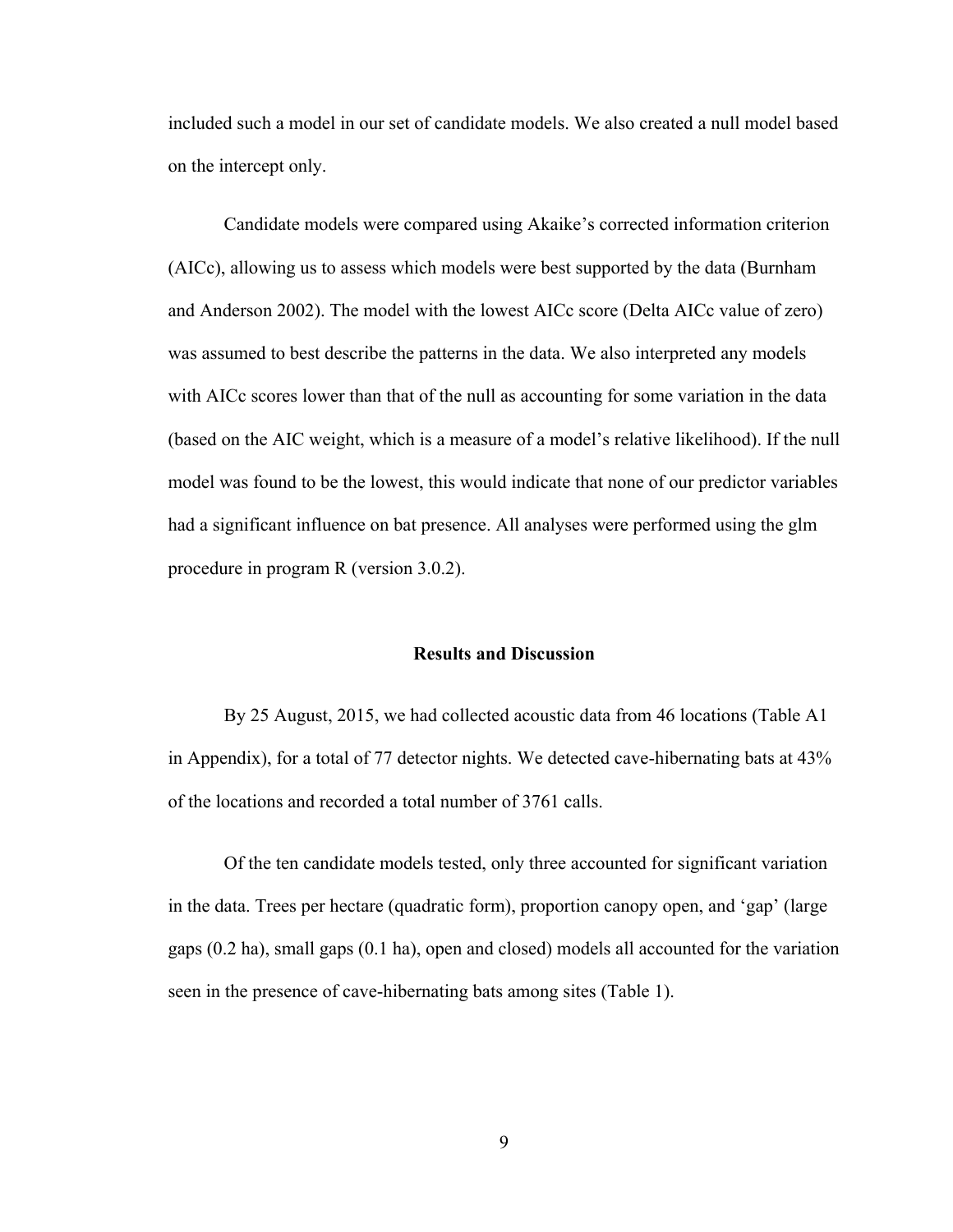**Table 1.** Ten candidate models were evaluated to determine which predictors best explained bat presence. The null model is based only on the intercept. The model with the lowest AICc score was considered to be best supported by the data. All models with AICc scores lower than the null model also contributed to observed variance in bat presence. Data on bat presence were collected in the PEF over the summer of 2015.

| Model                         | k              | AICc  | Delta AIC | AICcWt | Cum. Wt |
|-------------------------------|----------------|-------|-----------|--------|---------|
| Trees per hectare (quadratic) | 3              | 63.29 | $\theta$  | 0.21   | 0.21    |
| Proportion open canopy        | 2              | 63.9  | 0.61      | 0.15   | 0.36    |
| Gap                           | 4              | 64.58 | 1.29      | 0.11   | 0.59    |
| <b>NULL</b>                   | 1              | 65.08 | 1.78      | 0.08   | 0.67    |
| Mean height                   | $\overline{2}$ | 65.65 | 2.36      | 0.06   | 0.73    |
| Rugosity                      | $\overline{2}$ | 65.93 | 2.64      | 0.05   | 0.79    |
| Trees per hectare (quadratic) | $\overline{2}$ | 66.35 | 3.06      | 0.04   | 0.83    |
| Basal area per hectare        | $\overline{2}$ | 66.49 | 3.2       | 0.04   | 0.87    |
| Proportion softwood           | $\overline{2}$ | 66.93 | 3.64      | 0.03   | 0.91    |
| Distance to wetland           | 2              | 67.12 | 3.83      | 0.03   | 0.97    |
| Elevation                     | $\overline{2}$ | 67.17 | 3.88      | 0.03   |         |

The quadratic model of trees per hectare revealed a high probability of presence at low tree densities, a low probability at intermediate tree densities, and returning to a high probability at high tree densities (Figure 2). We note that these probabilities represent four species that may exhibit different preferences for foraging habitat. We combined the four species for analysis because of small sample sizes of northern long-eared and eastern small-footed bats, which will be discussed below. Little brown bats often forage over open water, which could account for the increase in probability of presence in areas of lower tree density (Fenton and Barclay 1980). Other *Myotis* species, like the northern long-eared bat, are more forest dependent (Pauli et al. 2015). Thus the pooling of these species, and their associated foraging preferences, likely explains the U-shaped pattern of probabilities shown in Figure 2.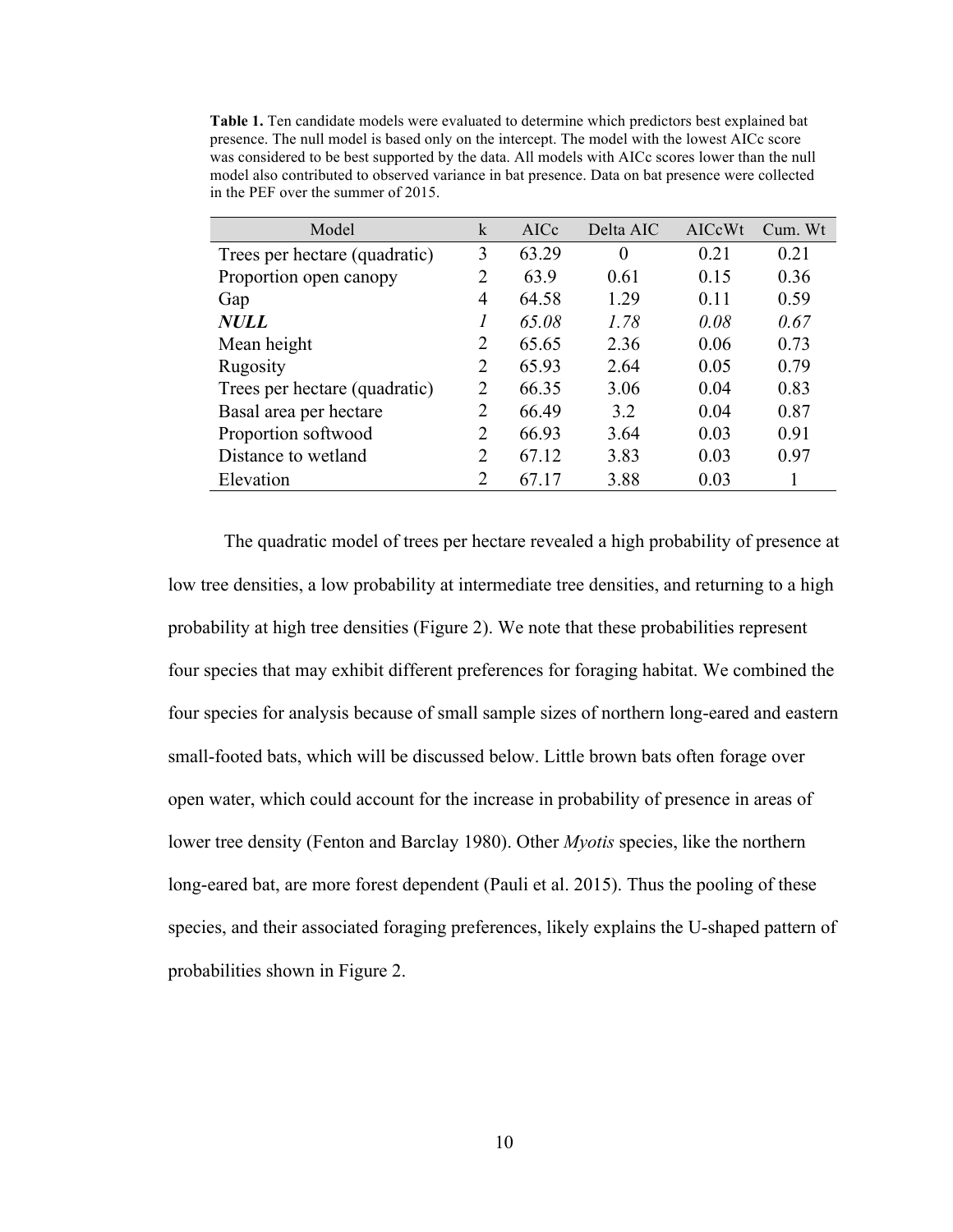

**Figure 3.** The probability of presence of cave-hibernating bats at any given location in the PEF during summer 2015 based on stand density (trees / ha) was best represented with a quadratic model.

Additional variance could also be attributed to the proportion of open canopy and gap type because their AICc values were lower than those of the null model (Table 2). Specifically, the probability of presence for cave-hibernating species (when pooled) increased with increasing canopy openness (Fig. 4). We further explored this trend by analyzing site-level probabilities of presence (multiple pair-wise comparisons). While not statistically significant based on a confidence interval test, perhaps given the low statistical power resulting from our small sample size, the results suggest that the proportions of open canopy and large gap locations predicted to be occupied may be greater than those of closed canopy and small gap locations. Previous work has found that some *Myotis* species prefer foraging in more open environments, such as forest edges (Grindal and Brigham 1999, Patriquin and Barclay 2003). In one study, bat foraging activity was greatest in environments with less spatial clutter, like forest edges and cutblocks (areas designated for harvesting; Grindal and Brigham 1999). Authors suggest that these environments provide a better energy balance between prey availability and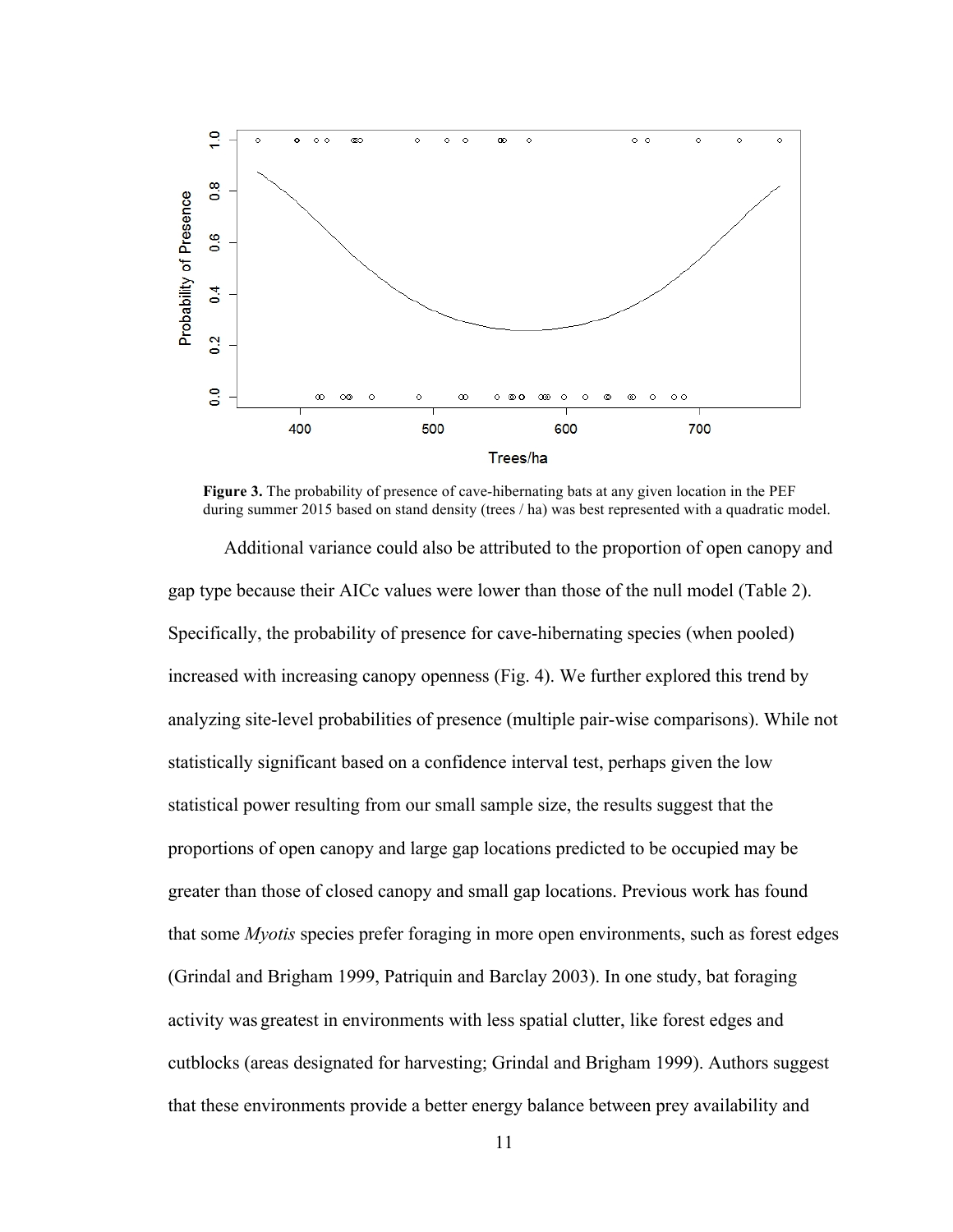energy expenditure in maneuvering. They also suggest that although *Myotis* bats have characteristics suited to foraging in forests, they may attain greater net energy gains by foraging in less complex environments. One exception to this general trend is the northern long-eared bat, which feeds gleaning its prey from vegetation (Faure et al. 1993). Because of this feeding strategy, northern long-eared bats frequently forage in more densely forested stands (Patriquin and Barclay 2003).



**Figure 4.** Probability of cave-hibernating bat presence increased with increasing canopy openness. The size of the circles represents the number of locations, with the largest circle representing ten locations and the smallest representing one location.

Although increased stand density has been shown to decrease foraging activity in some *Myotis* species, such a little brown bats (Grindal and Brigham 1999, Patriquin and Barclay 2003), our results appear to contradict this. While trees per hectare is a measure of stand density, we note that this only accounts for trees greater than 10 cm in diameter. It is possible that locations with greater tree density have a sparser understory than locations of intermediate density. This could explain the lowest probability of presence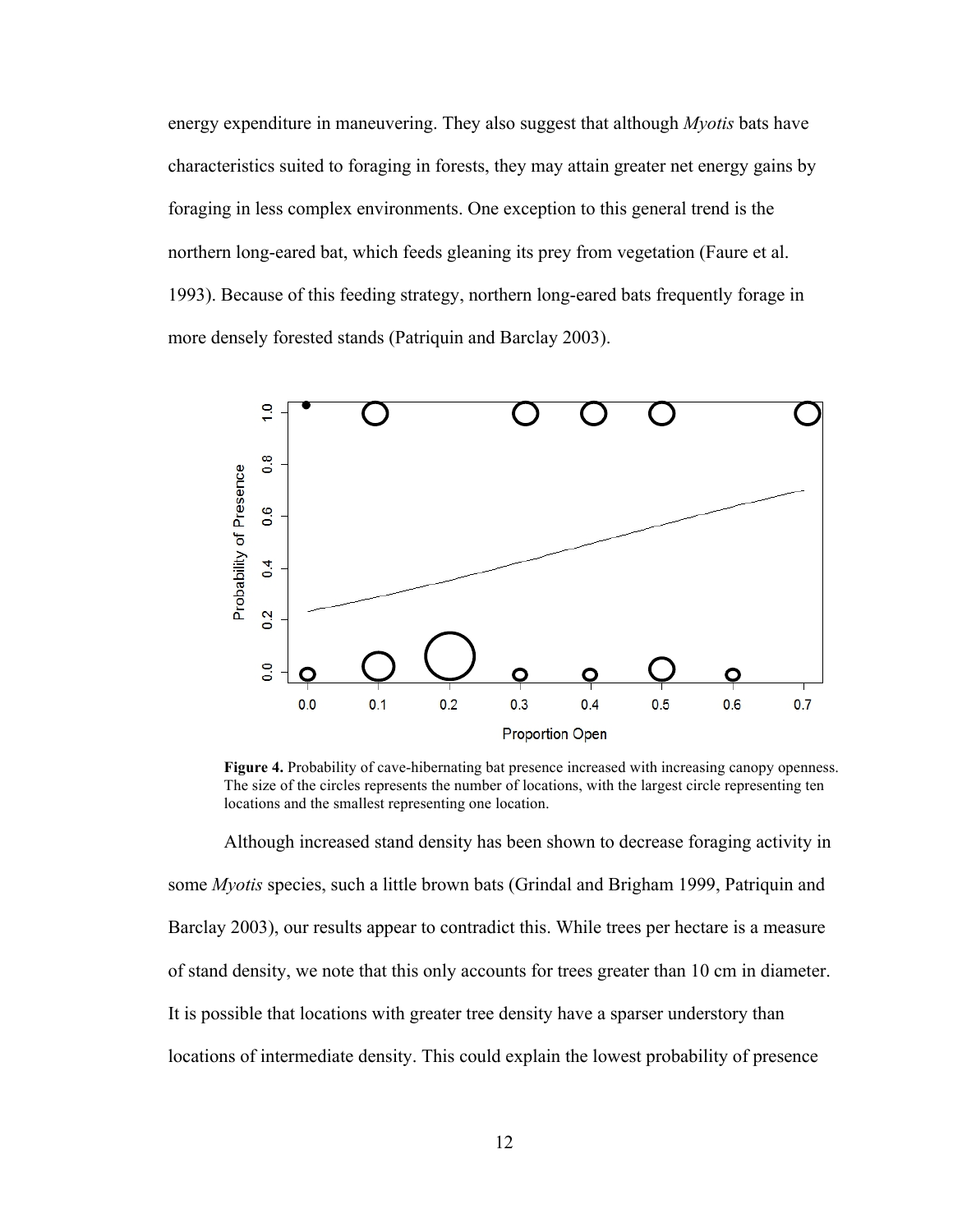occurring at intermediate stand densities, not at the highest. In general, these densities are typical of Maine forests.

Surprisingly, distance to wetland was not a useful predictor of cave-hibernating bat presence. Previous work indicates that little brown bats show preference towards foraging over water (Broders et al. 2006, Barclay 1991). We suspect that this parameter's lack of influence in our study is due to the abundance of wetlands throughout much of the PEF, which greatly limited the range of distances that we could evaluate. No detector location ever exceeded a distance of 360 m from the nearest wetland, and the distances were skewed towards being shorter. Our results also suggest that differences in forest characteristics (i.e. basal area, proportion softwood, rugosity, and mean height) did not significantly affect the presence of cave-hibernating bats. This is likely due to detectors being placed in gaps or on edges of gaps, which created variability of within-buffer stand characteristics. Elevation was the least significant variable of those evaluated here, perhaps because elevation, like distance to wetland, did not vary greatly among the detector locations.

Other studies have found that bats use trails and other linear features as travel corridors, making distance to trail a possible predictor of bat roosting presence (Zimmerman and Glanz 2000). However, we did not investigate the influence of roads in this study, primarily because of the absence of primary (i.e., paved) roads and the abundance of various secondary roads, harvesting skid trails, and other forest trails.

Although our primary objective was to determine the habitat and environmental features influencing cave-hibernating bat presence, our secondary objective was to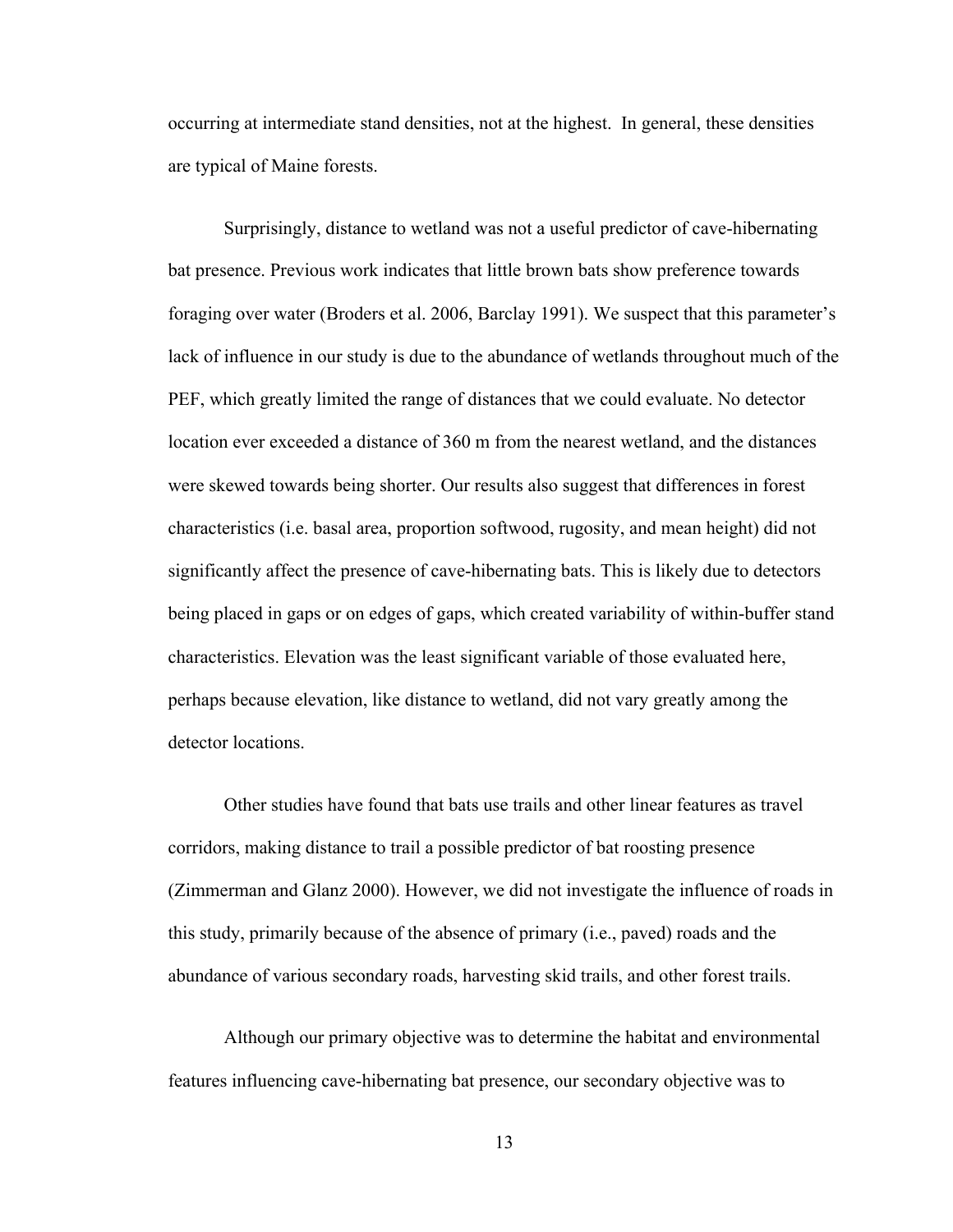produce a list of all bat species encountered at the PEF. We detected eight species of bats, which represents all bat species known for Maine (Table 2). Number of passes refers to the number of times we detected a bat. Unfortunately, we cannot tell from this how many bats were present because of the inability to distinguish between one bat passing multiple times and multiple bats passing once.

**Table 2.** Bat species detected in the Penobscot Experimental Forest from early June to mid-August 2015. *Myotis* and *Perimyotis* species were of particular interest due to the effect of WNS on their populations. At some locations, species were detected multiple times. Number of passes refers to the numbers of total detections recorded across all locations.

| Scientific Name           | No. of passes |
|---------------------------|---------------|
| Lasionycteris noctivagans | 1818          |
| Eptesicus fuscus          | 1514          |
| Lasiurus cinereus         | 187           |
| Lasiurus borealis         | 123           |
| Myotis lucifugus          | 79            |
| Perimyotis subflavus      | 32            |
| Myotis septentrionalis    | 5             |
| Myotis leibii             |               |
|                           |               |

We detected U.S. federally threatened northern long-eared bats in at least three locations (Table A2 in Appendix), all of which were either closed canopy or small gap. Although our sample size was small, likely due to severe population declines that have made this species uncommon in the region, these results reflect the findings in other studies. Northern long-eared bats are known to specialize in the forest interior (Broders et al. 2006). They catch insects by gleaning and thus often forage in forested areas where they can pluck insects from the vegetation (Faure et al. 1993). Another study comparing northern long-eared bat presence among multiple location types (clearcut, 20% thinned, 50% thinned, and intact; Patriquin and Barclay 2003) speculated that intact forests and thinned locations provide more opportunity for gleaning than do clearcuts.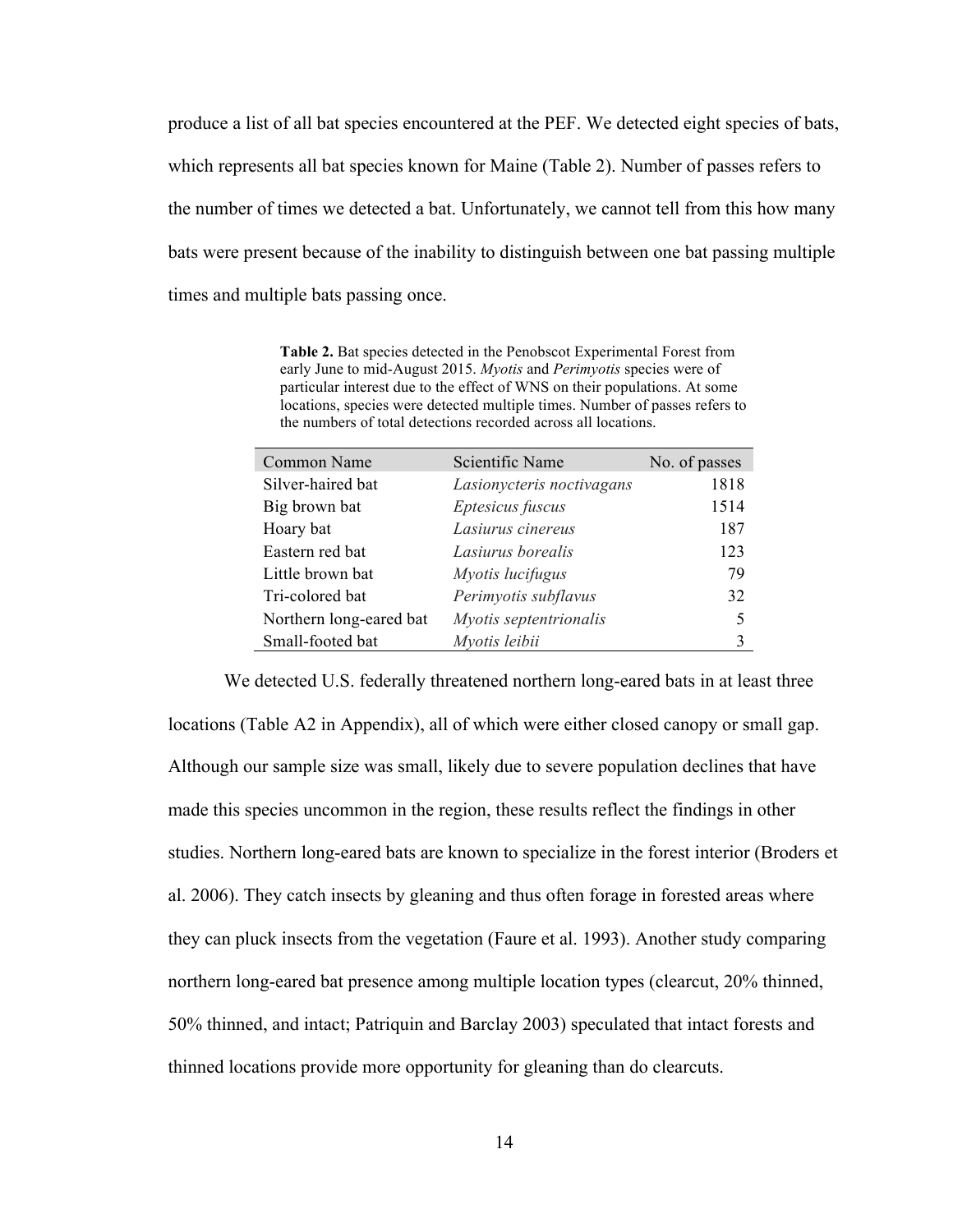Eastern small-footed and little brown bats are listed as threatened by the state of Maine (MDIF&W 2015). We detected eastern small-footed bats at three locations (Table A2 in Appendix). In contrast to the northern long-eared bats we detected, all eastern small-footed bat detections occurred in either open areas or large gaps. We detected little brown bats at a total of 19 locations (Table A2 in Appendix), including all locations at which we detected northern long-eared and eastern small-footed bats. Sites with closed canopies had the smallest number of little brown bat detections (5% of all locations). Detections were evenly split between the remaining three gap types (32% for small, large, and open locations each).

Our study includes four limitations worth discussing. First, we had a limited number of detectors: only six detectors were available for our use. Occasionally, malfunctions occurred, preventing us from utilizing all six, which restricted the number of locations we could sample in a given week. While we were able to collect data from a majority of the gap locations, we were unable to sample all of them. More detectors would have allowed us to sample a greater number, and possibly greater diversity, of locations within the PEF.

Secondly, we were limited because the populations of cave-hibernating bats have experienced significant population declines in recent years (Francl 2012, Langwig et al. 2012, Moosman 2013). Between 2004-06 and 2010, some *Myotis* populations declined by 72% (Brooks 2011). Lower abundance in bat populations translates to fewer detections. The resulting low numbers required that we pool species, thereby confounding our analyses, and possibly producing the non-linear pattern indicating that probability of presence is highest in low and high density stands. Clearer patterns may have appeared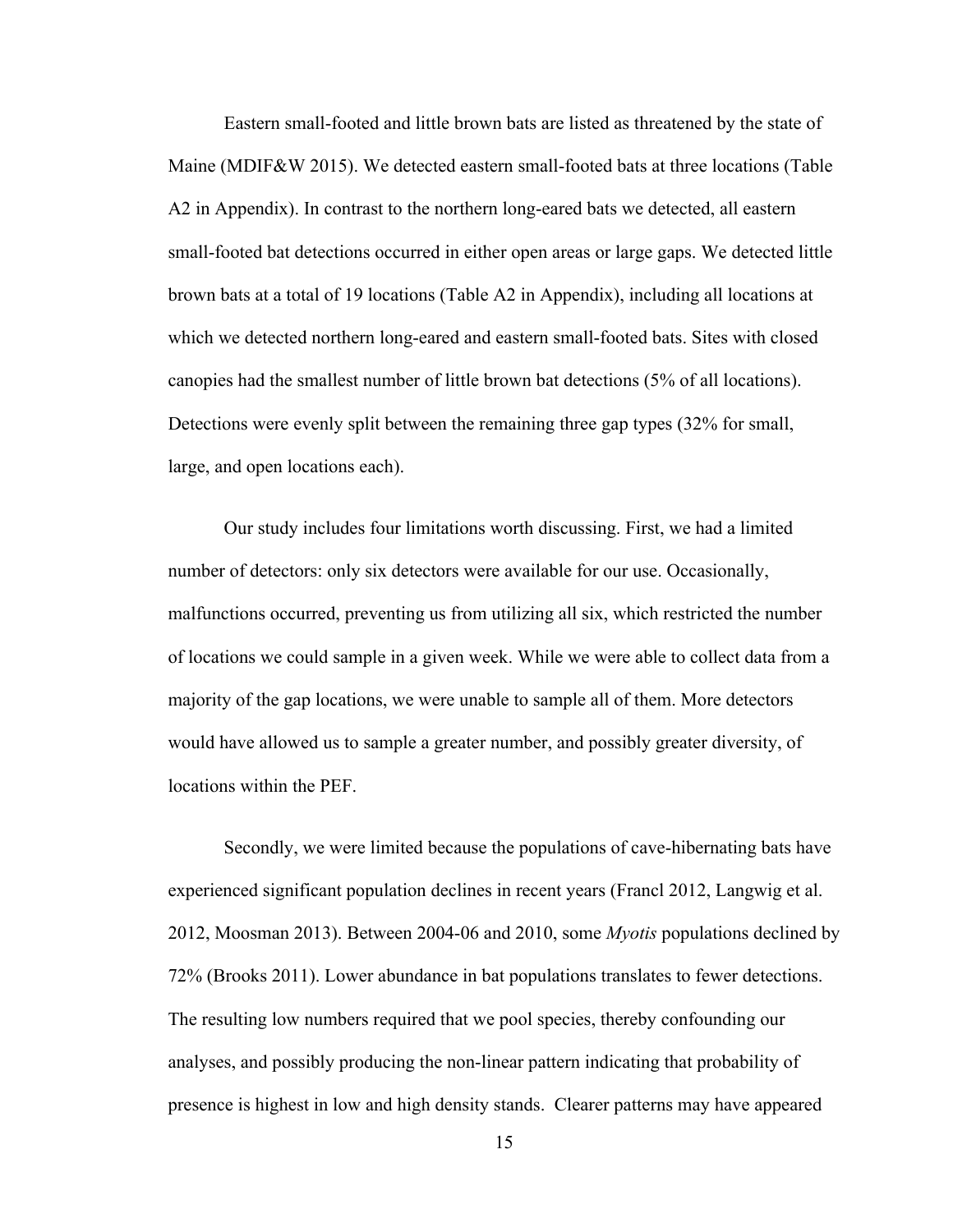had the numbers of individuals per species been sufficient to warrant separate analyses. In future studies, it is suggested that detectors be placed in the same location multiple times or placed in more locations during the same week. This could potentially increase the number of detections and subsequently the sample size.

Thirdly, our analysis was limited by the margin of uncertainty associated with call identification. The non-linear trend observed in Fig. 3 could be attributed to the strong presence of little brown bats at all sites where cave-hibernating bats were detected. Misidentification of bat species could have occurred, despite our best efforts to avoid it through hand vetting of all cave-hibernating bat calls. For example, some calls identified as little brown bats could have been produced by northern long-eared bats. Because northern long-eared bat calls can reach very high frequencies that are occasionally missed by the detector, their calls can be mis-attributed to little brown bats.

Lastly, out of necessity, our study was limited to one study area. Although the PEF conveniently provided a range of forest structures resulting from long-term silvicultural studies, it did not provide the full range of regional forest types, elevations, distances to wetlands, and perhaps other features to which bats may respond. For example, previous work based on the preferences of male little brown bats indicated that flight activity is lower in overmature forests with a high proportion of softwood (Krusic et al. 1996). Conditions at our study locations could have belonged to a forest type less desirable to bats as locations within foraging range of the PEF.

The findings from this study were intended to provide baseline data for future research conducted in this region. The northern long-eared bat is already federally listed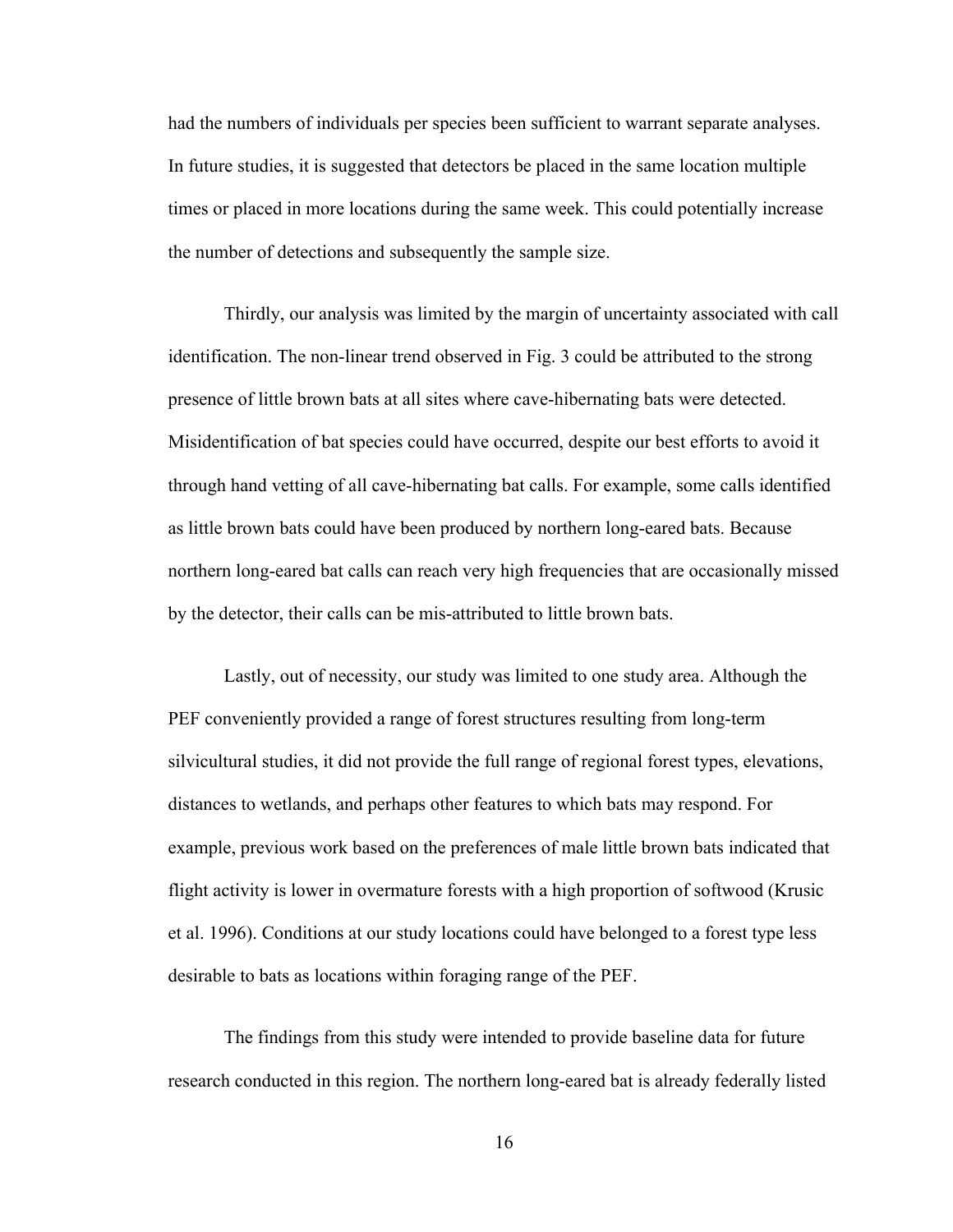as threatened, and is also listed with the little brown and eastern small-footed bats as threatened in Maine (USFWS 2015; MDIF&W 2015). Research indicates that several *Myotis* species could continue to decline over the coming years (Brooks 2011). Their consumption of insects makes these bats important to ecosystem health as well as the human economy (Boyles et al. 2011). Bats can also potentially benefit the forest industry through predation on pest insects (Boyles et al. 2011). Because of their ecological importance and the challenges they currently face, it is necessary to understand the habitat features that influence their presence to properly implement forest management strategies that minimize harm.

#### **Recommendations for Future Research**

Future research should evaluate characteristics that make individual trees ideal for *Myotis* bat summer roosting in Maine. This can be done by placing radio transmitters on bats and tracking their locations. Similar work has mostly focused in the southern Appalachians and mid-west U.S. Little brown bats are known to roost in both humanmade structures and natural spaces (Fenton and Barclay 1980). Northern long-eared bats will occasionally roost in human-made structures, but are more commonly found roosting in trees that vary in stages of decay (Caceres and Barclay 2000). Forested regions with a moderate proportion of edge habitat were found to have a positive relationship with roost occupancy for northern-long eared bats in Indiana (Pauli et al. 2015). In the future, it will be necessary to understand whether similar conditions affect roost selection for *Myotis*  species in Maine.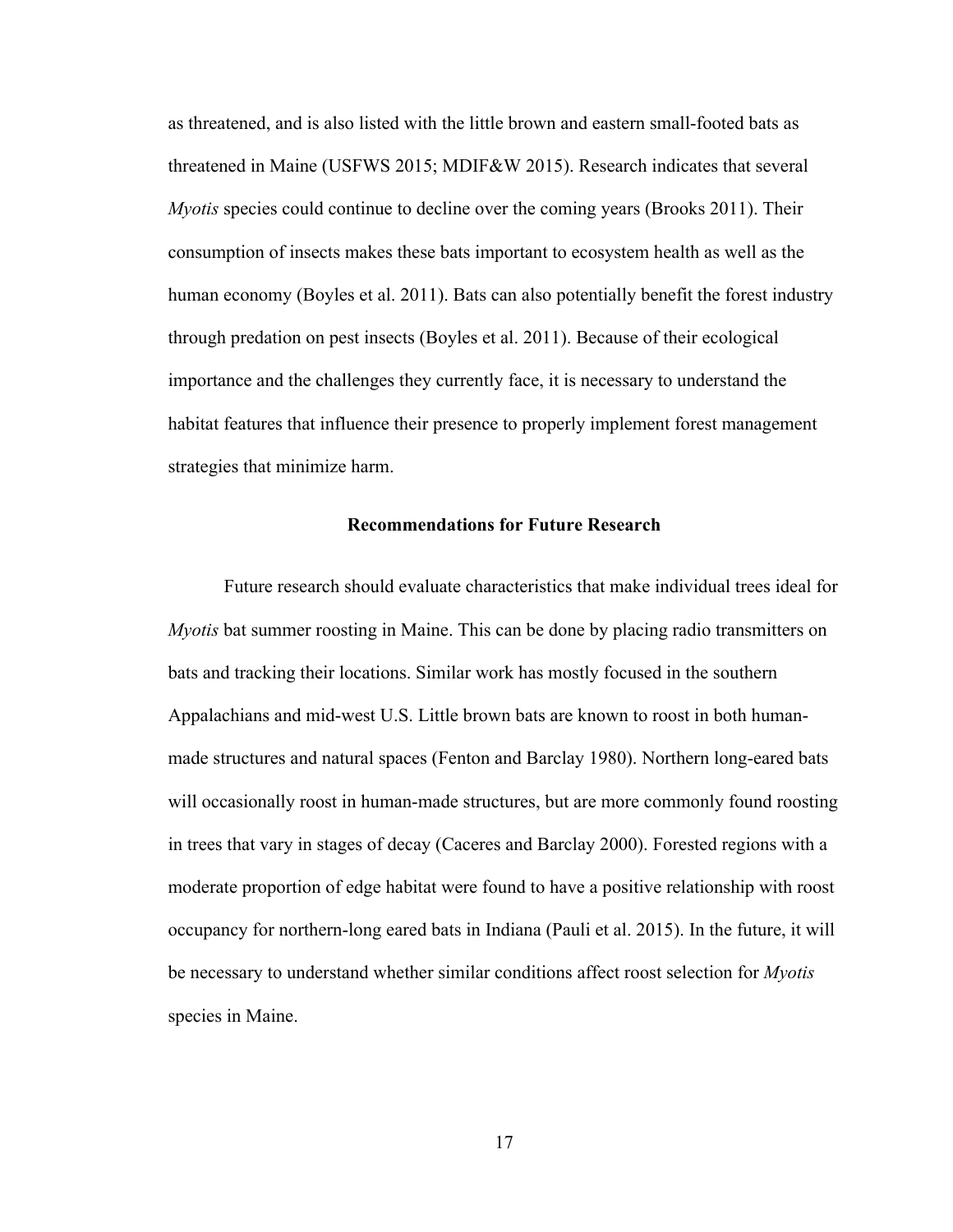Another avenue for future studies is investigating winter hibernacula in Maine. Maine has few hibernacula (MDIF&W 2011), and for northern long-eared bats, only three hibernacula are known in Maine (USFWS 2015). In the coming years, it will be important to continue monitoring these hibernacula, as they will provide insights into how vulnerable bat populations are responding to WNS.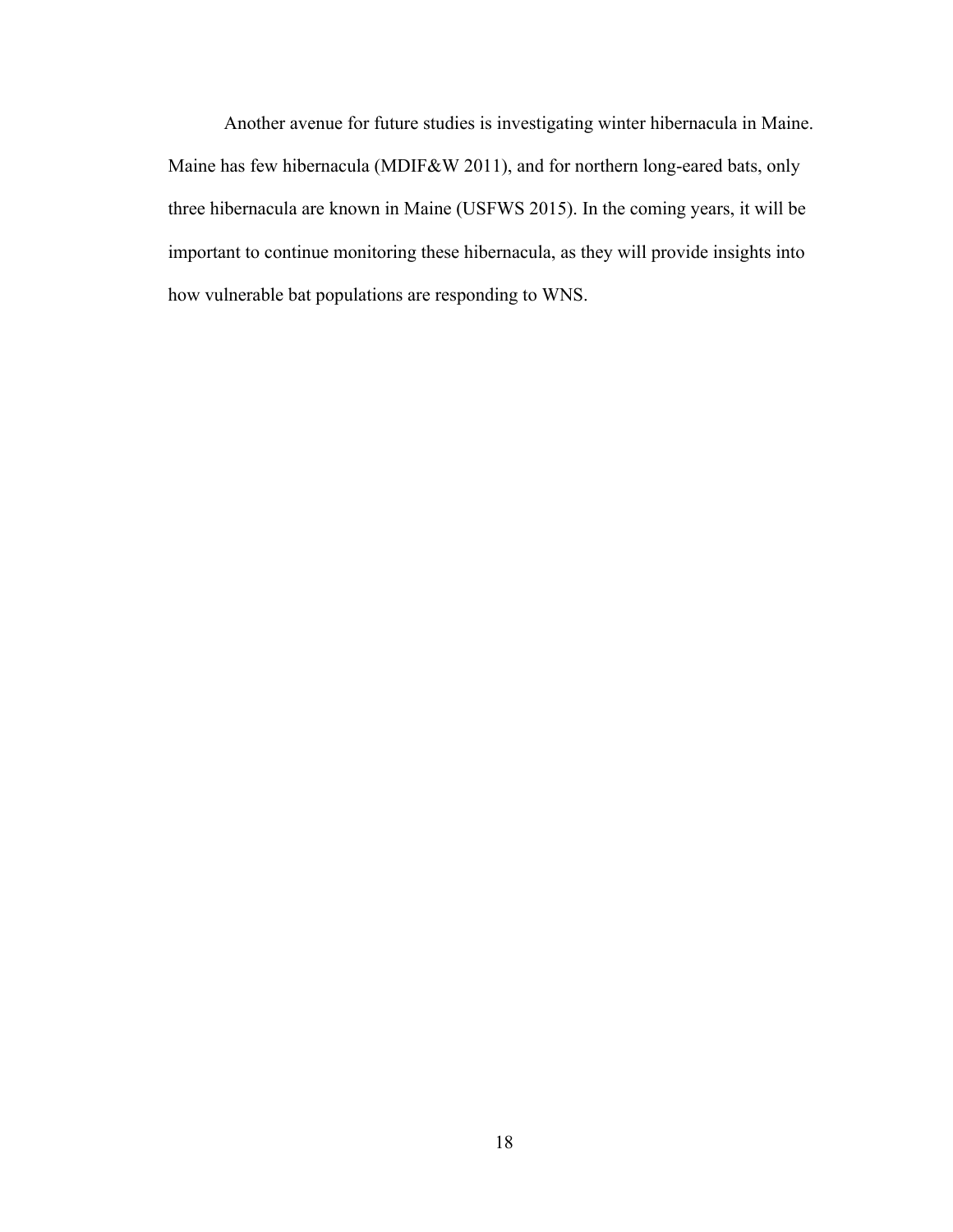#### **References**

Ayrey, E., S. Fraver, L.S. Kenefic, A.R. Weiskittel, B. Cook, J.A. Kershaw, and B. Roth. Layer stacking: a novel algorithm for individual tree segmentation from LiDAR point clouds (in review).

Barclay, R. M. R. 1991. Population-structure of temperate zone insectivorous bats in relation to foraging behavior and energy demand. Journal of Animal Ecology 60:165- 178.

Blehert, D. S., A. C. Hicks, M. Behr, C. U. Meteyer, B. M. Berlowski-Zier, E. L. Buckles, J. T. H. Coleman, S. R. Darling, A. Gargas, R. Niver, J. C. Okoniewski, R. J. Rudd, and W. B. Stone. 2009. Bat white-nose syndrome: an emerging fungal pathogen? Science 323:227-227.

Boyles, J. G., P. M. Cryan, G. F. McCracken, and T. H. Kunz. 2011. Economic importance of bats in agriculture. Science 332:41-42.

Broders, H. G., G. J. Forbes, S. Woodley, and I. D. Thompson. 2006. Range extent and stand selection for roosting and foraging in forest-dwelling northern long-eared bats and little brown bats in the Greater Fundy Ecosystem, New Brunswick. Journal of Wildlife Management 70:1174-1184.

Brooks, R. T. 2011. Declines in summer bat activity in central New England 4 years following the initial detection of white-nose syndrome. Biodiversity and Conservation 20:2537-2541.

Burnham, K. P. and D. R. Anderson (2002). Model Selection and Multimodel inference: A practical information-theoretic approach. Springer, New York, USA.

Caceres, M. C., and R. M. R. Barclay. 2000. Myotis septentrionalis. Mammalian species 634:1–4.

Divoll, T. J. 2013. Effects of White-nose syndrome on the bats of Acadia National Park. Report to National Park Service. BRI Report no. 2013-05. Biodiversity Research Institute, Gorham, ME.

Faure, P. A., J. H. Fullard, and J. W. Dawson. 1993. The gleaning attacks of the northern long-eared bat, Myotis-septentrionalis, are relatively inaudible to moths. Journal of Experimental Biology 178:173-189.

Francl, K. E., D. W. Sparks, V. Brack, and J. Timpone. 2011. White-nose syndrome and wing damage index scores among summer bats in the northeastern United States. Journal of Wildlife Diseases 47:41-48.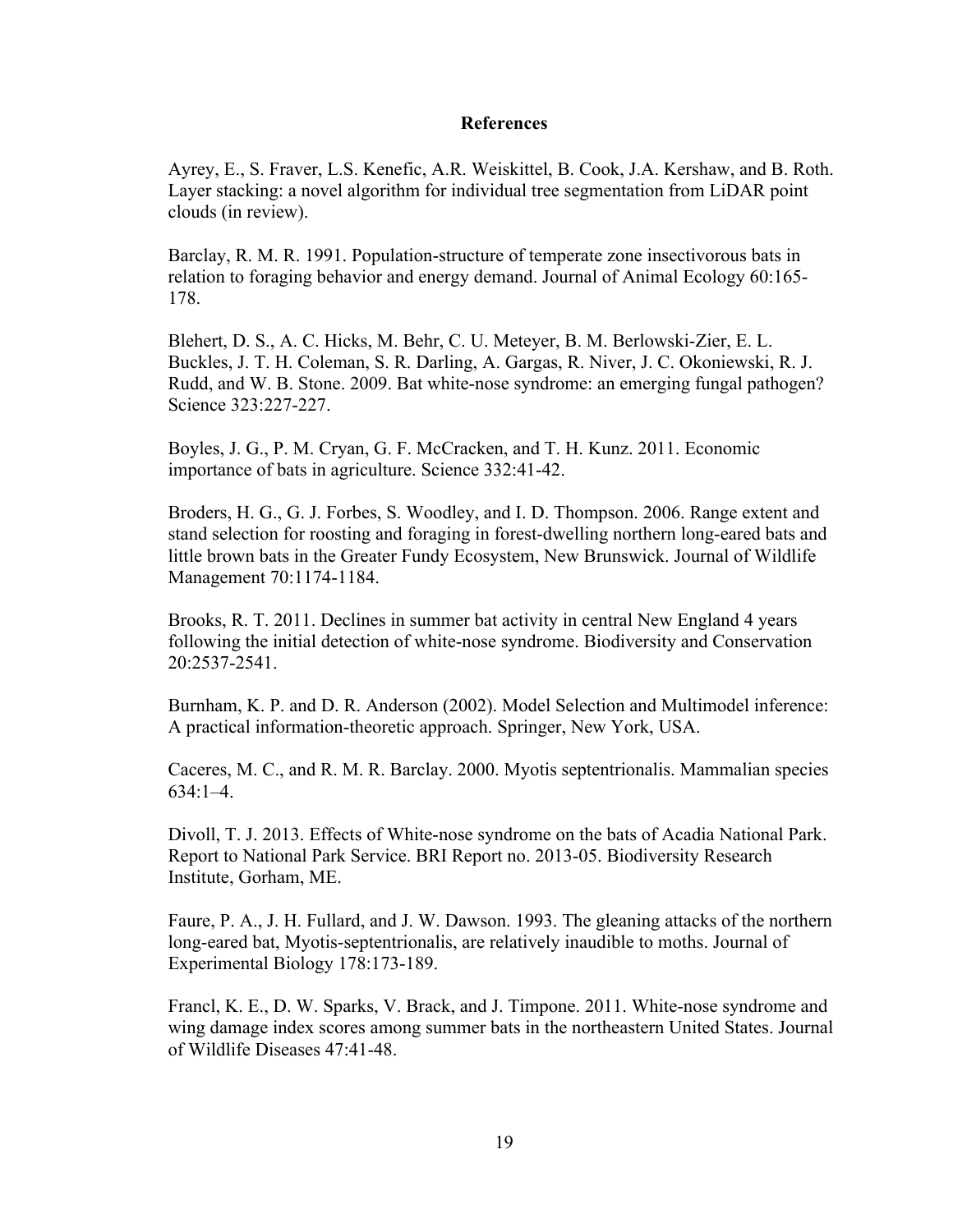Francl, K. E., W. M. Ford, D. W. Sparks, and V. Brack. 2012. Capture and reproductive trends in summer bat communities in West Virginia: assessing the impact of white-nose syndrome. Journal of Fish and Wildlife Management 3:33-42.

Fenton, M. B., and R. M. R. Barclay. 1980. Myotis lucifugus. Mammalian Species 142:1- 8.

Frick, W. F., J. F. Pollock, A. C. Hicks, K. E. Langwig, D. S. Reynolds, G. G. Turner, C. M. Butchkoski, and T. H. Kunz. 2010. An emerging disease causes regional population collapse of a common North American bat species. Science 329:679-682.

Frick, W. F., S. J. Puechmaille, J. R. Hoyt, B. A. Nickel, K. E. Langwig, J. T. Foster, K. E. Barlow, T. Bartonicka, D. Feller, A. J. Haarsma, C. Herzog, I. Horacek, J. van der Kooij, B. Mulkens, B. Petrov, R. Reynolds, L. Rodrigues, C. W. Stihler, G. G. Turner, and A. M. Kilpatrick. 2015. Disease alters macroecological patterns of North American bats. Global Ecology and Biogeography 24:741-749.

Gargas, A., M. T. Trest, M. Christensen, T. J. Volk, and D. S. Blehert. 2009. *Geomyces destructans* sp nov associated with bat white-nose syndrome. Mycotaxon 108:147-154.

Grindal, S. D., and R. M. Brigham. 1999. Impacts of forest harvesting on habitat use by foraging insectivorous bats at different spatial scales. Ecoscience 6:25-34.

Johnson, L. N. L., B. A. McLeod, L. E. Burns, K. Arseneault, T. R. Frasier, and H. G. Broders. 2015. Population genetic structure within and among seasonal site types in the little brown bat (*Myotis lucifugus*) and the northern long-eared bat (*M. septentrionalis*). Plos One 10:1-18.

Krusic, R. A., M. Yamasaki, C. D. Neefus, and P. J. Pekins. 1996. Bat habitat use in White Mountain National Forest. Journal of Wildlife Management 60:625-631.

Langwig, K. E., W. F. Frick, J. T. Bried, A. C. Hicks, T. H. Kunz, and A. M. Kilpatrick. 2012. Sociality, density-dependence and microclimates determine the persistence of populations suffering from a novel fungal disease, white-nose syndrome. Ecology Letters 15:1050-1057.

Maine Department of Inland Fisheries and Wildlife (MDINF&W). 2011. Bat disease, white-nose syndrome, confirmed in Maine: not harmful to humans, but deadly to bats. Maine Department of Inland Fisheries and Wildlife. Maine State Government. Augusta, Maine USA.

Maine Department of Inland Fisheries and Wildlife (MDINF&W). 2015. Research and Management Report. Maine Department of Inland Fisheries and Wildlife. Maine State Government. Augusta, Maine USA.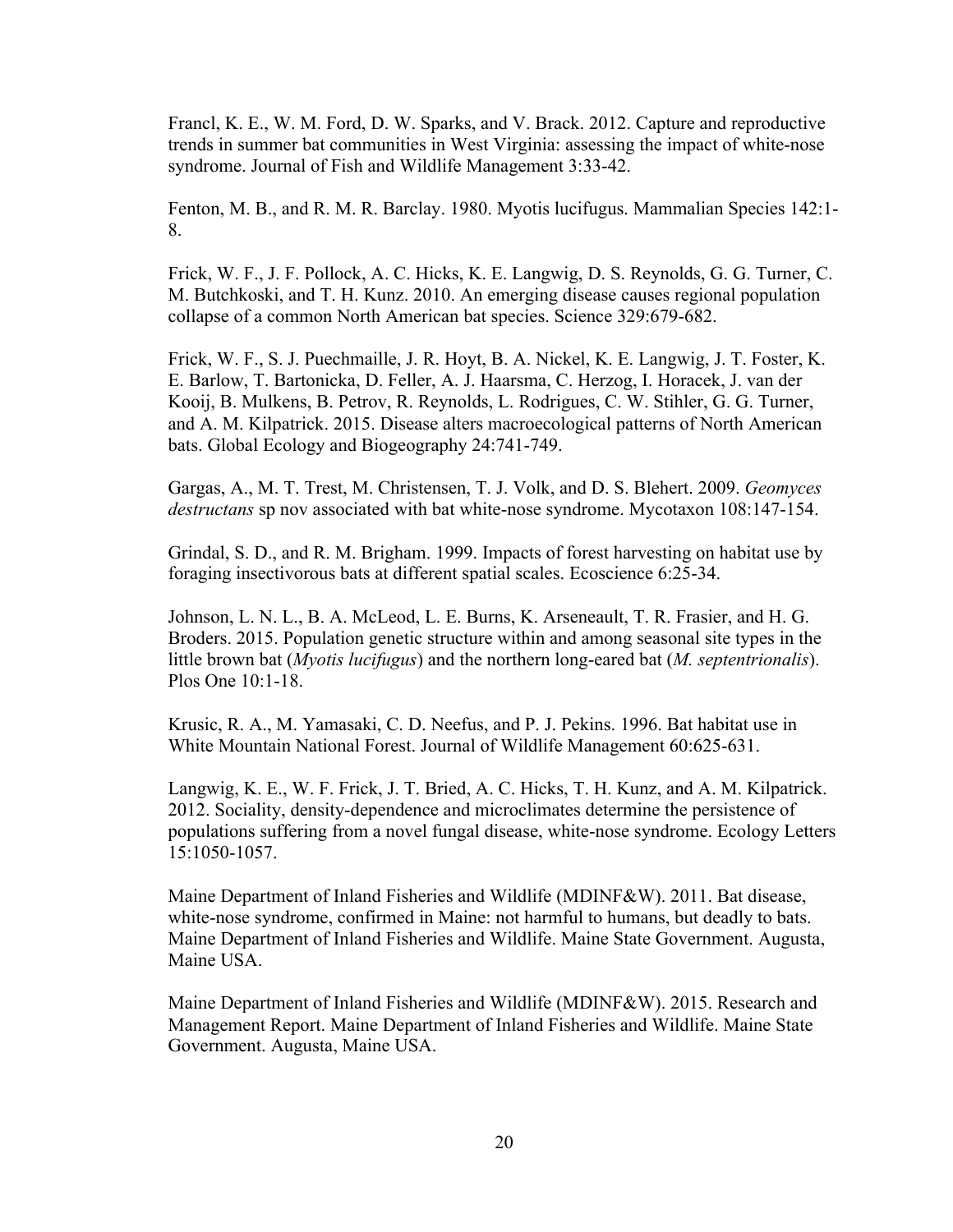Moosman, P. R., Jr., J. P. Veilleux, G. W. Pelton, and H. H. Thomas. 2013. Changes in capture rates in a community of bats in New Hampshire during the progression of whitenose syndrome. Northeastern Naturalist 20:552-558.

Patriquin, K. J., and R. M. R. Barclay. 2003. Foraging by bats in cleared, thinned and unharvested boreal forest. Journal of Applied Ecology 40:646-657.

Pauli, B. P., H. A. Badin, G. S. Haulton, P. A. Zollner, and T. C. Carter. 2015. Landscape features associated with the roosting habitat of Indiana bats and northern long-eared bats. Landscape Ecology 30:2015-2029.

Reeder, D.M., Frank, C.L., Turner, G.G., Meteyer, C.U., Kurta, A., Britzke, E.R., Vodzak, M.E., Darling, S.R., Stihler, C.W., Hicks, A.C. and Jacob, R., 2012. Frequent arousal from hibernation linked to severity of infection and mortality in bats with whitenose syndrome. Plos One 7:1-10.

Russell, R. E., W. E. Thogmartin, R. A. Erickson, J. Szymanski, K. Tinsley. 2015. Estimating short-term recovery potential of little brown bats in the eastern United States in the face of White-nose syndrome. Ecological Modelling 314: 111-117.

Saunders, M. R., R. S. Seymour, R. G. Wagner. 2014. The Acadian forest ecosystem research program: an example of natural disturbance-based silviculture in the Northeast. In: Kenefic, L. S., J. C. Brissette, C. John, comps. Penobscot Experimental Forest: 60 Years of Research and Demonstration in Maine, 1950-2010. Gen. Tech. Rep. NRS-P-123. Newtown Square, PA: U.S. Department of Agriculture, Forest Service, Northern Research Station: 71-80.

US Fish and Wildlife Service. 2015. Endangered and Threatened Wildlife and Plants; Threatened Species Status for the Northern Long-Eared Bat With 4(d) Rule; Final Rule and Interim Rule. In Department of the Interior, editor. Federal Register.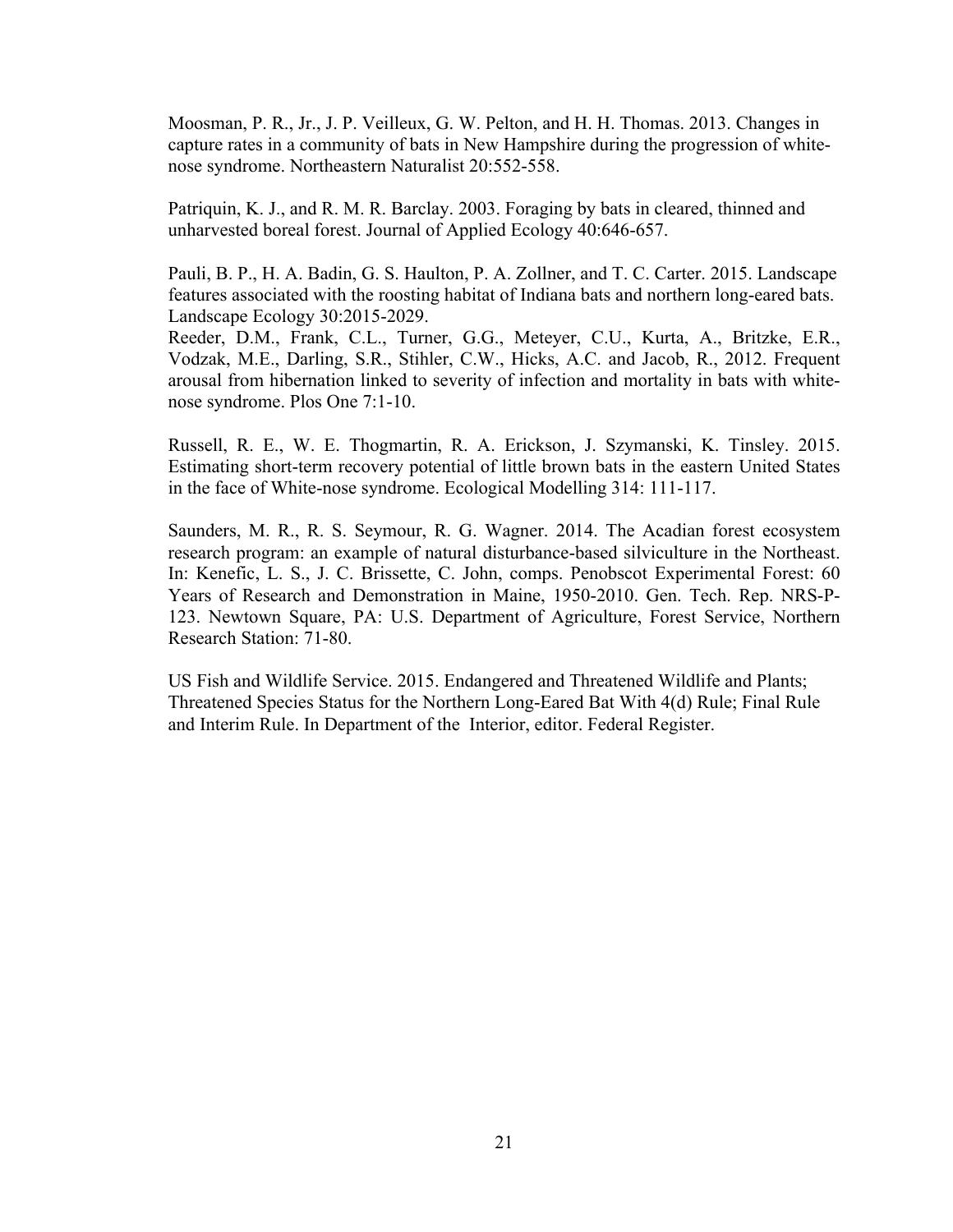## **Appendix**

| Location                       | Gap    | Easting | Northing | Trees per<br>hectare | Basal area<br>per hectare | Proportion<br>softwood |
|--------------------------------|--------|---------|----------|----------------------|---------------------------|------------------------|
| C <sub>1</sub>                 | Closed | 531587  | 4963447  | 651                  | 48.7                      | 0.697                  |
| C <sub>2</sub>                 | Closed | 528991  | 4967753  | 632                  | 39.3                      | 0.760                  |
| C <sub>4</sub>                 | Closed | 532786  | 4962696  | 630                  | 34.1                      | 0.638                  |
| C <sub>5</sub>                 | Closed | 529197  | 4967714  | 581                  | 25.5                      | 0.739                  |
| C8                             | Closed | 531555  | 4963603  | 681                  | 40.5                      | 0.708                  |
| C9                             | Closed | 529106  | 4967861  | 521                  | 31.1                      | 0.822                  |
| <b>CX</b>                      | Closed | 529955  | 4966669  | 688                  | 35.8                      | 0.803                  |
| <b>CY</b>                      | Closed | 528780  | 4968574  | 650                  | 40.7                      | 0.649                  |
| O <sub>1</sub>                 | Open   | 530974  | 4964910  | 730                  | 36.0                      | 0.748                  |
| O <sub>2</sub>                 | Open   | 532124  | 4962983  | 368                  | 8.0                       | 0.561                  |
| O <sub>3</sub>                 | Open   | 528971  | 4967537  | 548                  | 14.3                      | 0.741                  |
| O4                             | Open   | 531688  | 4963216  | 661                  | 28.1                      | 0.762                  |
| O <sub>5</sub>                 | Open   | 527933  | 4969261  | 420                  | 9.8                       | 0.763                  |
| O <sub>6</sub>                 | Open   | 528644  | 4967462  | 488                  | 22.3                      | 0.779                  |
| RA1E2G2                        | Large  | 531120  | 4963968  | 445                  | 20.0                      | 0.753                  |
| RA1G5                          | Large  | 531187  | 4963903  | 558                  | 29.2                      | 0.761                  |
| RA1H6                          | Large  | 531286  | 4963885  | 566                  | 28.5                      | 0.776                  |
| <b>RA1J4J5</b>                 | Large  | 531340  | 4964033  | 437                  | 22.1                      | 0.681                  |
| <b>RA2E10</b>                  | Small  | 530762  | 4964141  | 584                  | 25.7                      | 0.646                  |
| RA2E11                         | Small  | 530974  | 4964022  | 560                  | 29.1                      | 0.805                  |
| <b>RA2E15</b>                  | Small  | 531044  | 4964073  | 567                  | 32.5                      | 0.765                  |
| RA2E4                          | Small  | 531016  | 4964157  | 760                  | 28.2                      | 0.717                  |
| RA2E6                          | Small  | 530900  | 4964068  | 699                  | 40.6                      | 0.787                  |
| RA2E9                          | Small  | 530870  | 4964141  | 550                  | 26.5                      | 0.761                  |
| RA5C2                          | Small  | 531280  | 4962376  | 665                  | 42.6                      | 0.731                  |
| RA5E1                          | Small  | 531155  | 4962437  | 489                  | 26.1                      | 0.705                  |
| RA5E4                          | Small  | 531282  | 4962538  | 614                  | 34.8                      | 0.676                  |
| RA5E5                          | Small  | 531253  | 4962569  | 572                  | 42.2                      | 0.727                  |
| RA6A3B4                        | Large  | 531128  | 4962591  | 416                  | 16.3                      | 0.807                  |
| RA <sub>6</sub> C <sub>6</sub> | Large  | 531087  | 4962727  | 553                  | 31.1                      | 0.735                  |
| RA6E2                          | Large  | 530882  | 4962689  | 510                  | 21.6                      | 0.748                  |
| RA6E4                          | Large  | 530954  | 4962782  | 412                  | 21.8                      | 0.753                  |
| RA7E1                          | Small  | 533003  | 4962572  | 598                  | 31.4                      | 0.689                  |
| <b>RA7E10</b>                  | Small  | 533039  | 4962483  | 551                  | 26.3                      | 0.736                  |
| <b>RA7E18</b>                  | Small  | 533127  | 4962399  | 397                  | 22.7                      | 0.701                  |
| <b>RA7E19</b>                  | Small  | 533066  | 4962388  | 648                  | 30.9                      | 0.754                  |
| RA7E2                          | Small  | 532919  | 4962496  | 524                  | 22.9                      | 0.713                  |

**Table A1.** Description of the 46 locations where acoustic detectors were placed in the PEF from early June to mid-August, 2015. Geographic coordinates are listed in UTM, Zone 19T; Basal area is given as  $m^2$ .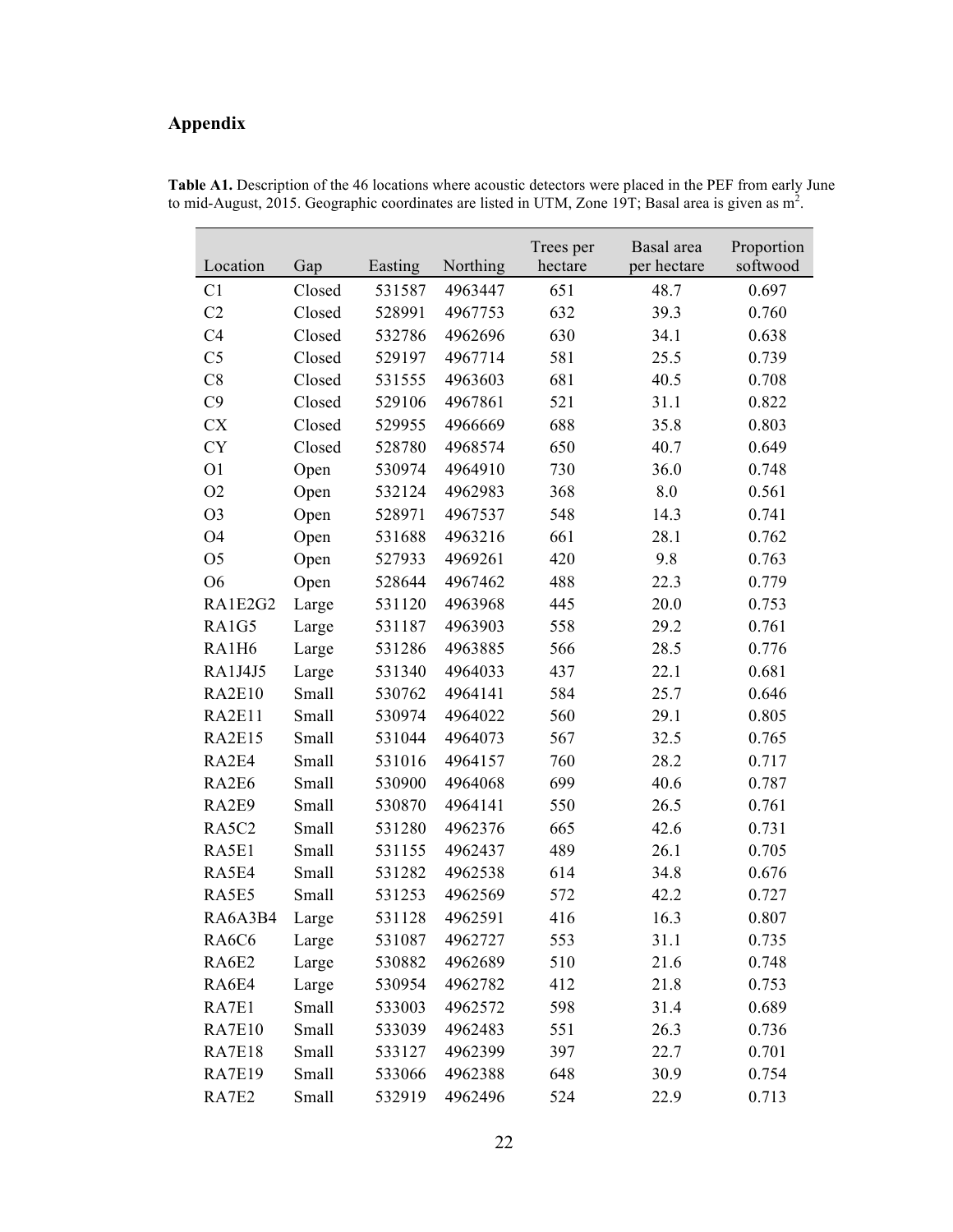| RA7E3 | Small | 532974 | 4962531 | 586 | 33.0            | 0.575 |
|-------|-------|--------|---------|-----|-----------------|-------|
| RA9E1 | Large | 528449 | 4968107 | 440 | 19.7            | 0.722 |
| RA9E3 | Large | 528336 | 4968086 | 442 | 22.3            | 0.759 |
| RA9E5 | Large | 528355 | 4967977 | 436 | 25.0            | 0.725 |
| RA9E6 | Large | 528285 | 4967941 | 454 | 21.9            | 0.780 |
| RA9E7 | Large | 528156 | 4968051 | 432 | 16.2            | 0.741 |
| RA9E8 | Large | 528271 | 4968149 | 398 | 17 <sub>5</sub> | 0.717 |
| WaYS1 | Open  | 527422 | 4969553 | 524 | 27.1            | 0.768 |
| WaYS2 | Open  | 527304 | 4969395 | 413 | 8.90            | 0.672 |

**Table A2.** Locations of species of conservation concern.

| Species                            | Gap    | Location                       |
|------------------------------------|--------|--------------------------------|
| Little brown; northern long-eared  | Closed | C <sub>1</sub>                 |
|                                    | Small  | RA2E4                          |
|                                    | small  | <b>RA7E18</b>                  |
|                                    |        |                                |
| Little brown; eastern small footed | Open   | O <sub>2</sub>                 |
|                                    | Large  | RA6E2                          |
|                                    | Large  | RA6E4                          |
|                                    |        |                                |
| Little brown                       | Open   | O1                             |
|                                    | Open   | O4                             |
|                                    | Open   | O <sub>5</sub>                 |
|                                    | Open   | O6                             |
|                                    | Small  | RA2E6                          |
|                                    | Small  | RA2E9                          |
|                                    | Small  | RA5E5                          |
|                                    | Large  | RA <sub>6</sub> C <sub>6</sub> |
|                                    | small  | <b>RA7E10</b>                  |
|                                    | Large  | RA9E2                          |
|                                    | Large  | RA9E3                          |
|                                    | Large  | RA9E8                          |
|                                    | Open   | WaYS1                          |